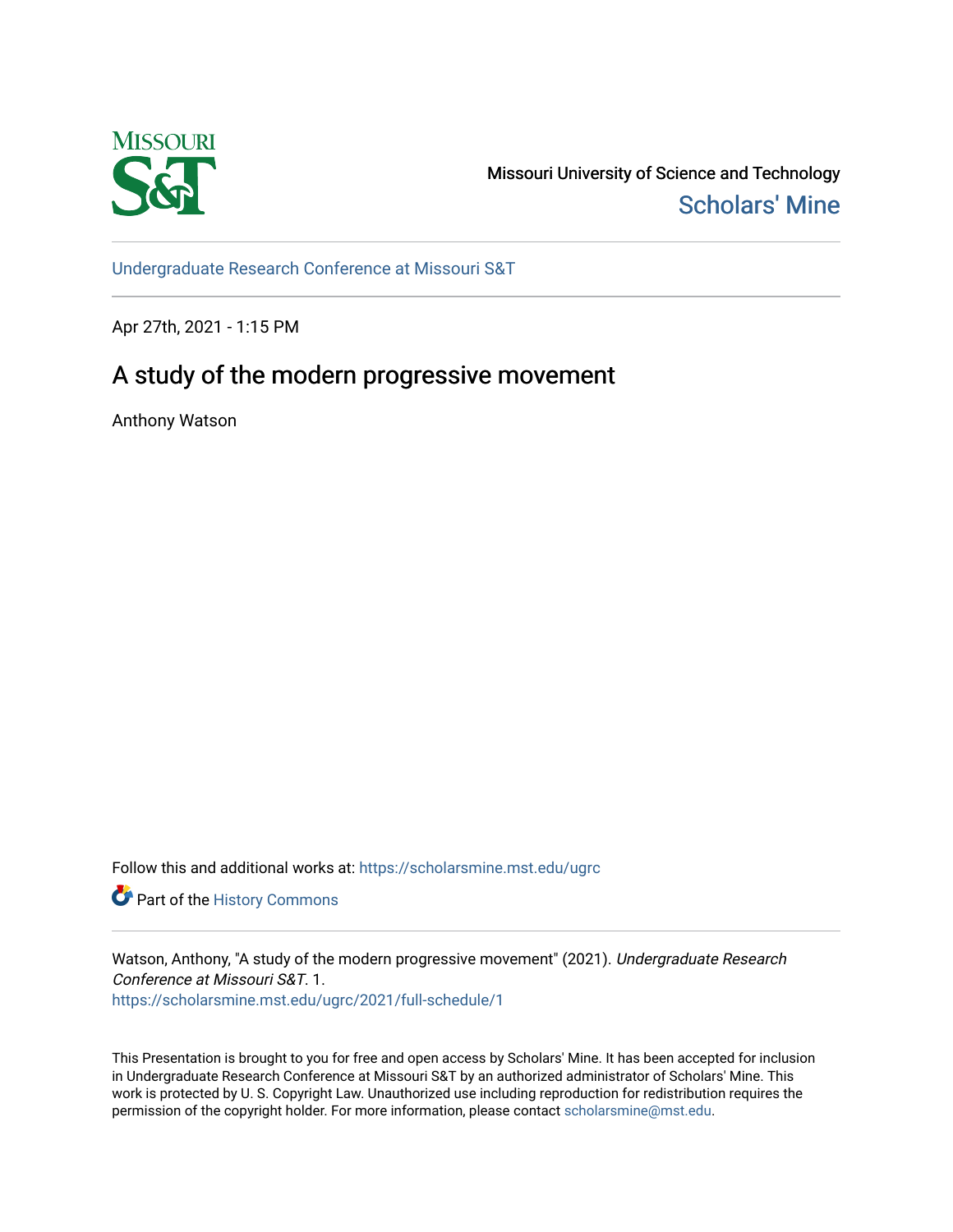#### **Introduction**

The "Progressive era" of American politics, which spanned from the 1890s to 1920s and included memorable political figures such as presidents Theodore Roosevelt and Woodrow Wilson, introduced politicians and public figures who believed in "the Hamiltonian concept of positive government" and a national government that had to extend its powers past the "strict construction of the Constitution by conservative judges" in order to "act against social evils and to extend the blessings of democracy to less favored lands."<sup>1</sup> There is a major difference between capital 'P' Progressives, who lived during the Progressive era, and modern-day self-proclaimed progressives (lower-case 'p'). Thomas C. Leonard, in his interview with Matthew Harwood for *The American Conservative*, proclaims that there is little that connects modern progressives to their ideological ancestors from the Progressive era of history, as "Today's progressives emphasize racial equality and minority rights, decry U.S. imperialism, shun biological ideas in social science, and have little use for piety or proselytizing" whereas Progressive leaders were adamantly opposed to giving minorities increased rights, were proponents of imperialism and colonization, and believed in joining foreign wars to spread their political, social, and cultural ideals. But the one thing both sides continue to share to this day is their distrust of corporations, shared criticisms of unfettered capitalism, and having the belief that the federal government should be run like a technocracy. 2

In this essay, I will be exploring and investigating the history of the modern progressive movement, their political platforms, their cultural and social ideals, key individuals that have and currently represent this political movement, and what the evolving popularity of the movement, within the Democratic Party, says about modern American society. There is no established date for when the modern progressive movement began as it is the culmination of many events, including the anti-war protests during the Vietnam Conflict, the latter stage of the Cold War, the civil rights movement, and the economic recessions of the early 1980s. With these events in mind, I will begin this essay with a short summary of the modern historiography of the progressive movement, and the two schools of progressive thought that dominate the modern Democratic Party. Then I will examine the nomination of George McGovern for the presidency of the United States by the Democratic Party, as McGovern ran the most progressive campaign for the United States presidency since Franklin Delano Roosevelt, signaling the birth of the modern post-New Deal progressive movement. I'll continue to examine the evolution of the Democratic Party from then on to the modern day and examine how its history, and the dramatic 2016 and 2020 election cycles, has impacted the modern progressive movement and what it's current political standing says about American society as a whole.

I wanted to research the origins of the modern progressive movement and its evolution from being virtually irrelevant in American politics to now dominating the current news cycle and having its representatives at the table in almost all political discussions in Washington D.C. In such politically polarizing times such as now, I believe that it is important to know how the modern American political movements were created, why they were created, and where those political movements currently stand today. Since the topic for my research paper is not only relatively new in the historical sense (less than 50 years old), but is still ongoing with no signs of ending anytime soon, the amount of primary and secondary resources available for me to use were almost endless. For this paper I used a wide array of newspapers for my primary sources since newspapers are among the best sources for analyzing current political coverage and the opinion pieces that come with them. The rest of my paper is supplemented by secondary sources in the form of books from historians and political scientists that cover the history of certain presidential campaigns or political figures from the modern progresive movement, or they explain in detail certain political strategies, ideologies, or other pieces of information that provide relevant background information to a particular topic in the paper. I also used several websites as well since they also provide political commentary, opinions, news coverage, and other sources of information in the current day, and actually began taking over newspapers as my most commonly used source the closer I got to the current day (all newspapers I used were accessed online as well).

<sup>1</sup>William E. Leuchtenburg, "Progressivism and Imperialism: The Progressive Movement and American Foreign Policy, 1898-1916," *Mississippi Valley Historical Review 39*, no. 3 (December 1952): 500-501, accessed September 1, 2020, https://www-jstor-org.libproxy.mst.edu/stable/1895006.

<sup>2</sup>Thomas C Leonard, interview by Matthew Harwood, *The American Conservative*, September 29, 2016, accessed September 1, 2020, https://www.theamericanconservative.com/articles/the-dark-heart-of-progressivism/.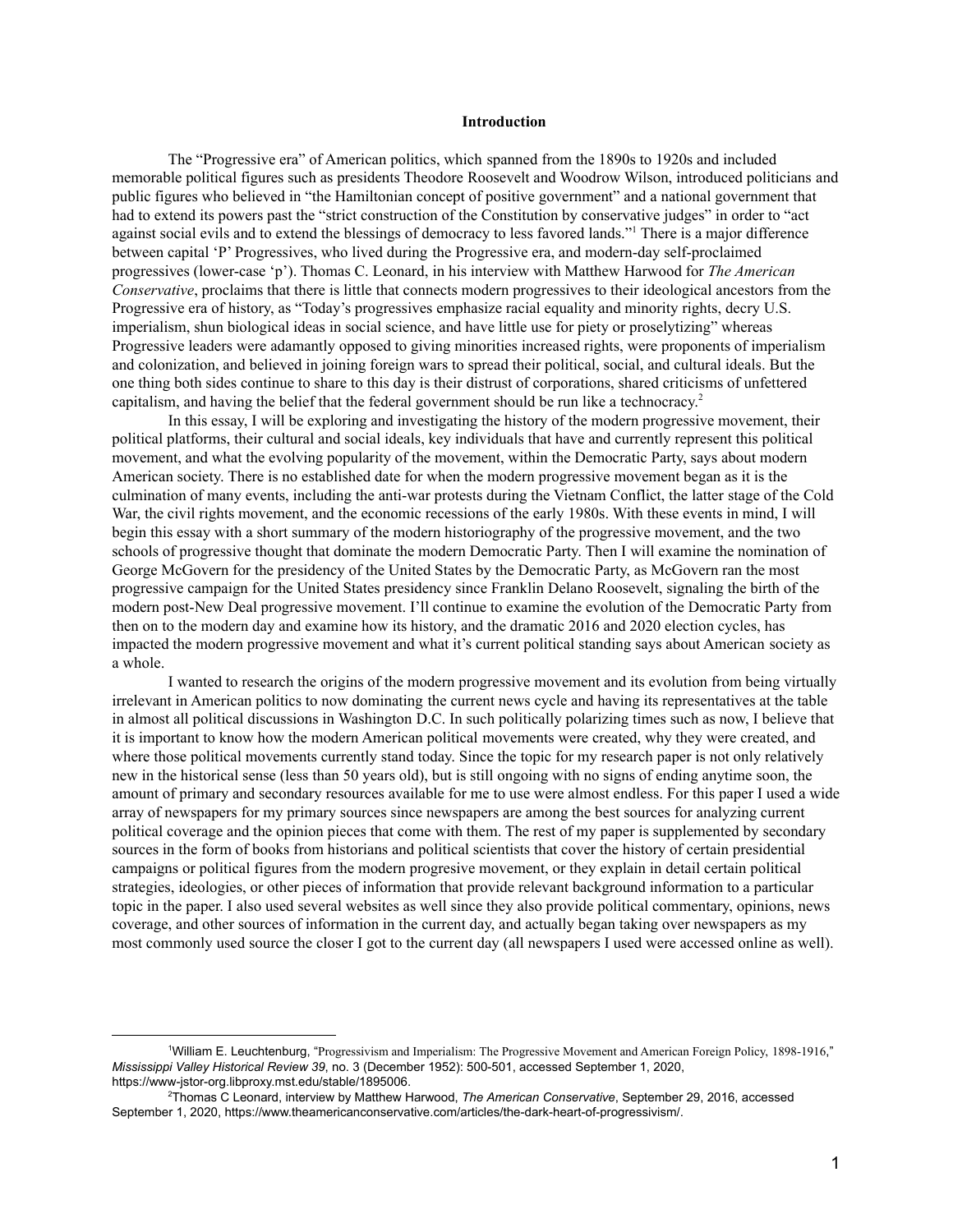## The two schools of "progressive" thought and the debate between which is the real successor to the "Progressive" movement

As will be discussed and mentioned throughout this essay many times, there are politicians, historians, pundits, political scientists, etc. among the left of American politics who claim to be "progressives" and who claim, in different ways, of being the heirs to the "Progressive" movement of the late nineteenth and early twentieth centuries. Most will not directly mention the original Progressive movement and its leaders as being the source of inspiration for their economic and social policies because of the modern backlash over many social ideals sponsored and supported by that movement. That being said, the two schools of progressive thought that dominate American politics on the left, and particularly the Democratic Party, are the moderates and neoliberal factions within the party, and the rather new self identified progressives, many of whom are open Democratic Socialists.

When I say "moderates" and "neoliberals" I am classifying politicians, many of whom are in powerful positions among the Democratic Party, who claim to take the middle road of American politics. I will discuss later in this thesis what exactly that "middle road" entails regarding political policy, but a large part of these political ideas rests on the idea of pragmatism. This school of thought encourages compromise and working with conservatives to draft legislation on many issues, with most being related to sustaining the free trade model that has dominated American economics for decades and on issues relating to the national debt. A common consensus among political scholars is that moderates are becoming increasingly unpopular in American politics, in both the Republican and Democratic parties. The 2016 Presidential Election, which saw a Democratic Socialist Senator from Vermont, Bernard Sanders, running on a grassroots campaign with the theme of economic and socially progressive populism, run a strong second place campaign for the Democratic nomination, was seen as proof that political moderates no longer had the influence and power they once had.<sup>3</sup>

What progressives, like Senator Sanders, argue for is a continuation of Progressive era policies regarding increased taxation on the ultra wealthy in society, more stringent government regulation of big businesses and Wall Street, and creating a more egalitarian society. What sets them apart from moderates and neoliberals is their resistance to running government through technocratic means and constant compromises with conservatives. They argue that liberals who compromise with conservatives harm the progressive movement and its ideals as much as conservative policies themselves. On issues such as climate change, healthcare, and foreign policy, progressives tend to lump moderate Democrats in the same political sphere as moderate Republicans and will fiercely resist signing onto legislation that they do not deem progressive enough. Following the path of the Republican Party, which became embroiled in a populist uprising in 2010 called the "Tea Party movement," the 2018 midterm elections saw scores of progressives elected to Congress who were either Democratic Socialists or sympathetic to many of its causes. These new progressive Democrats almost immediately began resisting the Democratic caucus in the House of Representatives, which was/is dominated by members with moderate ideologies. 4

#### The 1972 Presidential Election

The nomination of George McGovern, a progressive and popular senator out of the overwhelmingly conservative state of South Dakota, for the presidency under the banner of the Democratic Party is what many historians and political scientists consider the low point of progressivism in the United States. McGovern's catastrophic defeat at the hands of an incumbent President Nixon in the 1972 election was used as evidence by Democratic moderates that pushing too far left would damage the Democratic Party in the long run and push the

<https://theweek.com/speedreads/583116/hillary-clinton-flipflop-charge-im-progressive-but-im-progressive-who-likes-things-done>.; Molly Ball, "Moderates: Who Are They, and What Do They Want?" *The Atlantic*, May 15, 2014, accessed September 29, 2020, <https://www.theatlantic.com/politics/archive/2014/05/moderates-who-are-they-and-what-do-they-want/370904/>.; Alan Greenblatt, "Moderates Are 'Politically Homeless.' Does Either Party Want Them?" *Governing*, March 27, 2019, accessed September 29, 2020, <https://www.governing.com/topics/politics/gov-moderate-voters-trump-centrists-2020.html>.; Jennifer Steinhauer, "Weighing the Effect of an Exit of Centrists," *New York Times*, October 8, 2012, accessed September 29, 2020,

<sup>3</sup> "Hillary Clinton on flip-flop charge: 'I'm a progressive, but I'm a progressive who likes to get things done'," *The Week*, October 13, 2015, accessed September 29, 2020,

[https://www.nytimes.com/2012/10/09/us/politics/pool-of-moderates-in-congress-is-shrinking.html.](https://www.nytimes.com/2012/10/09/us/politics/pool-of-moderates-in-congress-is-shrinking.html); Wayne LeMieux, *The Democrats' New Path* (Charleston: BookSurge Publishing, 2006).; Nicol C. Rae, *Southern Democrats* (Oxford: Oxford University Press, 1994).; Bell and Stanley, "*Making Sense of American Liberalism*," 1-13.

<sup>4</sup>Win McCormack, "Republican Phantasmagoria," *New Republic*, July 1, 2020, accessed September 29, 2020, <http://libproxy.mst.edu/login?url=http://search.ebscohost.com/login.aspx?direct=true&db=aph&AN=143665478&site=ehost-live>.; David A. Graham, "How Far Have the Democrats Moved to the Left?" *Atlantic*, November 5, 2018, accessed September 29, 2020,<https://www.theatlantic.com/politics/archive/2018/11/democratic-voters-move-leftward-range-issues/574834/>.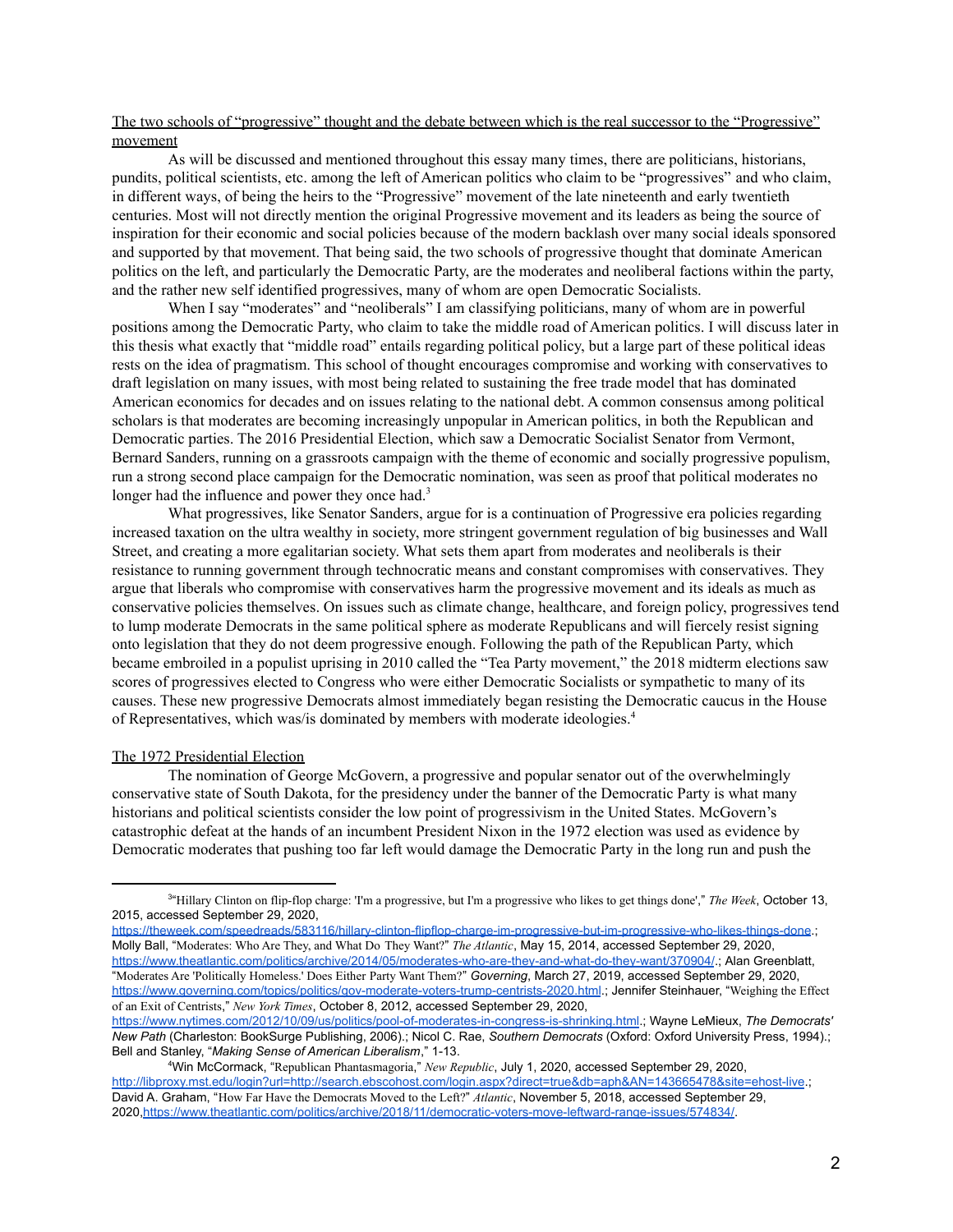country further to the right. Policies in the 1972 Democratic Party Platform, such as: "a guaranteed job for all"; "progressive taxation"; ceasing all support to repressive governments from Greece to South Africa; immediately ending the Vietnam Conflict; and guaranteeing health-care for all citizens to name a few were seen by many political scientists as too far left to appeal to a broad spectrum of American voters.<sup>5</sup> McGovern's campaign has since been used as a warning by many Democrats and political strategists of the dangers of running a nationwide progressive campaign. James P. Pinkerton, a contributing editor for *The American Conservative*, and many other political observers made the case that the "McGovernization phenomenon," which is defined as running too far left to be electable, was on track to take over the current Democratic Party and doom its 2020 nominee Joseph R. Biden. 6 While the 2020 election is not the current topic of discussion, it is notable that many political observers continue to draw more connections between the birth of modern progressivism and its current embodiment.

On the other hand, progressives within the Democratic Party put McGovern's historic loss less on himself as a candidate and more on the sheer amount of difficulties and hurdles his campaign faced against a president who had the power of the incumbency and who was known for his political skills. Arthur M. Schlesinger, Jr. states in his book, *History of American Presidential Elections: 1789-1984*, that McGovern's presidential campaign was taking in water the moment the Democratic primaries ended, culminating with Democratic officials pointing fingers at each other after being thoroughly routed in the general election. Party officials blamed McGovern for alienating key parts of the party's base at the national convention, blamed his campaign for running an unorganized and unprofessional national campaign, and the big issue being the disastrous Eagleton episode that buried his candidacy as soon as it began.<sup>7</sup> To sum up the episode in a just manner, the Eagleton episode revolved around McGovern choosing Thomas Eagleton, a young and energetic Democratic senator from Missouri, as his running mate but then having to let him go from the ticket after just 18 days after it was found out that Eagleton had suffered from "nervous exhaustion" and depression earlier in his career and even required shock therapy to help cure him. Eagleton never told the McGovern campaign about this private matter until it was discovered by the press, immediately sparking controversy over whether Eagleton was fit enough to be vice-president. McGovern, "a man widely reputed for his decency" had to "make a choice that few knew how to decide themselves"; even after Eagleton pleaded to stay on the ticket, assuring McGovern that he was medically cleared to be on the campaign trail and handle all necessary duties, McGovern's campaign team forced him to make what was seen as a cruel decision and take Eagleton off the ticket.<sup>8</sup> The whole fiasco was a large distraction from the rest of the Democratic National Convention and it hung over McGovern's head for the rest of the campaign.

These ideological supporters of McGovern who tend to blame factors outside of his personal control for his loss to Nixon also point out that a majority of American society was trending more conservative as a result of the tumultuous sixties. The 1960's brought great social unrest and dramatic change to the country; from the civil rights movement and the end of Jim Crow Segregation, to the anti-war movement that was engulfing college campuses nationwide, and even including the birth of the "Hippie" movement. These dramatic changes to many Americans "traditional" views of daily life and society were enough to push them directly into Nixon's arms these historians claim, with a great example being Nixon and his political strategist Kevin Phillip's "Southern Strategy," which would be further explained by Reagan and Bush Sr. advisor Lee Atwater in his infamous 1981 interview on the true purpose behind the "Southern Strategy."<sup>10</sup> To these historians, there was just no possible way any Democratic campaign could have won against an incumbent Nixon who was essentially running on a "restoring law and order" campaign that acted as a counterrevolution to the chaotic 1960's and early 70's.

#### The 1984 and 88' Democratic Primaries

<https://ebookcentral-proquest-com.libproxy.mst.edu/lib/umr-ebooks/reader.action?docID=3420890&ppg=14>.

<sup>9</sup>Jason C. Chavis, "What is the Southern Strategy?" Wisegeek, last modified August 31, 2020, accessed September 8, 2020, https://www.wisegeek.com/what-is-the-southern-strategy.htm.

<sup>5</sup>Gerhard Peters and John T. Woolley, "1972 Democratic Party Platform," The American Presidency Project, originally published July 10, 1972, accessed September 6, 2020, <https://www.presidency.ucsb.edu/node/273248>.

<sup>6</sup>James P. Pinkerton, "The 2020 Democratic Party Goes Full McGovern," *The American Conservative*, July 3, 2019, accessed September 7, 2020, [https://www.theamericanconservative.com/articles/the-2020-democratic-party-goes-full-mcgovern/.](https://www.theamericanconservative.com/articles/the-2020-democratic-party-goes-full-mcgovern/)

<sup>7</sup>Arthur M. Schlesinger, jr. "1972-1984," in *History of American Presidential Elections: 1789-1984*, eds. Albert Schweitzer and Fred L. Israel, suppl. (New York: Chelsea House Publishers, 1986), 19.

<sup>8</sup>Joshua M. Glasser, *The Eighteen-Day Running Mate : McGovern, Eagleton, and a Campaign in Crisis* (Connecticut: Yale University Press, 2012), 4-5, accessed September 7, 2020,

<sup>10</sup>Lee Atwater, "Exclusive: Lee Atwater's Infamous 1981 Interview on the Southern Strategy," The Nation (video), November 13, 2012, accessed September 8, 2020, [https://www.youtube.com/watch?v=X\\_8E3ENrKrQ](https://www.youtube.com/watch?v=X_8E3ENrKrQ).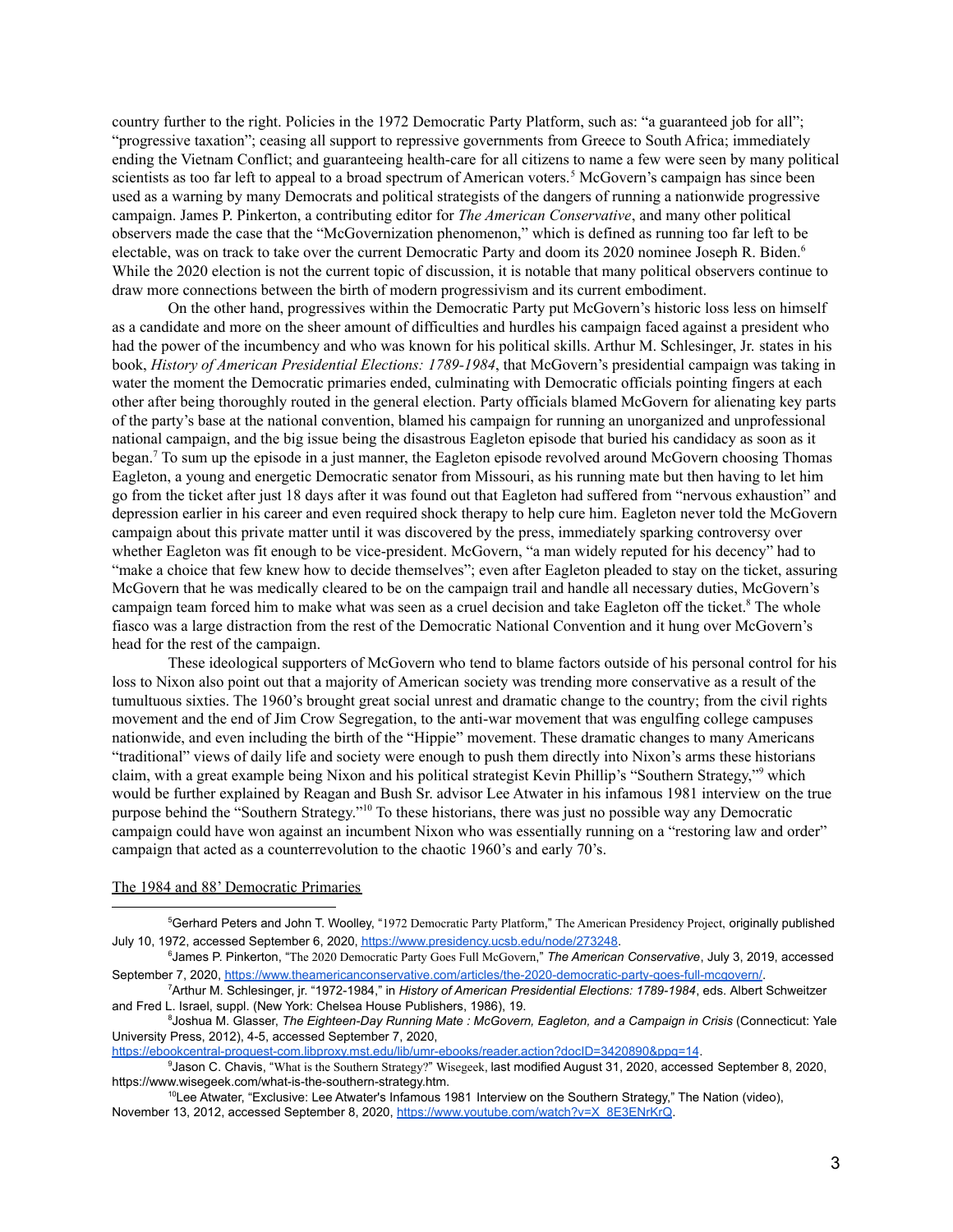Following the Watergate scandal that engulfed President Nixon's second term shortly after it began, his subsequent resignation as President of the United States, and Jimmy Carter retaking the presidency for the Democratic Party in the 1976 Presidential Election due to low enthusiasm and a post-Watergate malaise that lingered on President Ford, Democrats found themselves at a crossroad in the 1980's. Victory did not last long for Democrats as President Carter suffered a "McGovernesque" loss in the 1980 Presidential Election to the Republican nominee Ronald Reagan, a liberal-turned-conservative former actor and former governor of California. Most historians consider the 1980 election as a turning point in American political history, where a majority of American voters began a shift towards more moderate and conservative political ideologies and policies, which greatly impacted both the Republican and Democratic parties for the next thirty years.

After suffering their second electoral blowout in three election cycles, the Democratic Party headed into the 1984 election season looking to establish its identity in an ever changing American society. Many members found their identity by attempting to retreat back to the middle of the political spectrum, all while attempting to diversify their electorate as President Ronald Reagan and the Republican Party continued to dominate the white vote, especially in the south. The Democrats nominated Walter Mondale as their candidate for president in 1984, who was perceived as a safe choice who had widespread support among Democrats as Carter's vice president, especially among black voters who were becoming the party's most important bloc of voters. Mondale did not cruise to the nomination because he had to fend off a strong primary challenge from Senator Gary Hart of Colorado and more surprisingly a challenge from Reverend Jesse Jackson. Jackson was a civil rights leader, a friend and close advisor to Martin Luther King Jr., and Baptist minister who made a name for himself in the 1984 Democratic Primary by winning over three million votes.

Jackson ran a campaign fueled by his so-called "rainbow coalition" of minorities and disadvantaged communities, and it was a campaign that used his energetic campaign speeches, constant media appearances, and youthful enthusiasm to push for a more diverse Democratic Party.<sup>11</sup> While Jackson did not win the nomination, and did not receive major concessions in regards to the Democratic Party Platform, he did get the opportunity to give a primetime speech at the Democratic National Convention. His speech, where he claimed the United States represented "a rainbow" where everyone is "precious in God's sight," and New York Governor Mario Cuomo's keynote address to the convention, where he called out President Reagan repeatedly for ignoring the downtrodden members of American society by claiming that "this nation is more a 'Tale of Two Cities' than it is just a 'Shining City on a Hill'," electrified the convention.<sup>12</sup> By using religious imagery against President Reagan to highlight rampant inequality that remained in the United States, even as Reagan himself ran an unabashedly "pro-Christian" presidential campaign, was seen as a sign by historians and political scientists that the Democratic Party had chosen a future where they would be a socially tolerant and open party, but one of economic moderation and restraint. Even after nominating the first woman to a major party ticket as his vice presidential nominee, U.S. Representative Geraldine Ferraro of New York, Mondale lost to Reagan in an electoral blowout, winning only his home state of Minnesota and the District of Columbia.

The 1988 Democratic Primary nominated former Massachusetts Governor Michael Dukakis (who endorsed Mondale in 84') for president, with Jackson once again running for the nomination as well, but this time achieving a strong second place finish behind Dukakis. No other candidates who ran mounted any serious challenge to Dukakis (or Jackson for that matter), but failed candidates like Senator Al Gore of Tennessee and Senator Joseph Biden of Delaware, would shape the party for decades to come after this election. The Jackson campaign believed that he had earned the vice presidential spot on the Dukakis ticket after coming in a strong second place in the primary, but Dukakis refused and picked Senator Lloyd Bentsen of Texas instead to add a southerner to the ticket. The progressive wing of the party was once again refused a chance at the spotlight, but in typical Jackson fashion he claimed he was not angry at being passed over for vice president because he was "too controlled...too clear...too mature to be angry" and vowed to continue to fight for the issues he campaigned on until Dukakis was officially nominated at the Democratic National Convention that year in Atlanta.<sup>13</sup> Jackson's socially progressive ideals and ideas of economic populism had gained steam, but were again not enough to lift him to the nomination. Instead, Dukakis followed the path of three out of the last four Democratic nominees and got blown out in November by

<sup>11</sup>Schlesinger, *History of American Presidential Elections, 289-90.*

<sup>12</sup>Douglas B. Harris and Lonce H. Bailey, *The Democratic Party: Documents Decoded* (Santa Barbara: ABC-CLIO, LLC, 2014), 177 and 184, accessed September 14, 2020,

[https://ebookcentral-proquest-com.libproxy.mst.edu/lib/umr-ebooks/detail.action?docID=1812337.](https://ebookcentral-proquest-com.libproxy.mst.edu/lib/umr-ebooks/detail.action?docID=1812337)

<sup>&</sup>lt;sup>3</sup>Jesse Jackson, "Jackson Reaction to Dukakis' VP Announcement" (video of press conference), C-SPAN, July 12, 1988, accessed September 15, 2020, <https://www.c-span.org/video/?3340-1/jackson-reaction-dukakis-vp-announcement>.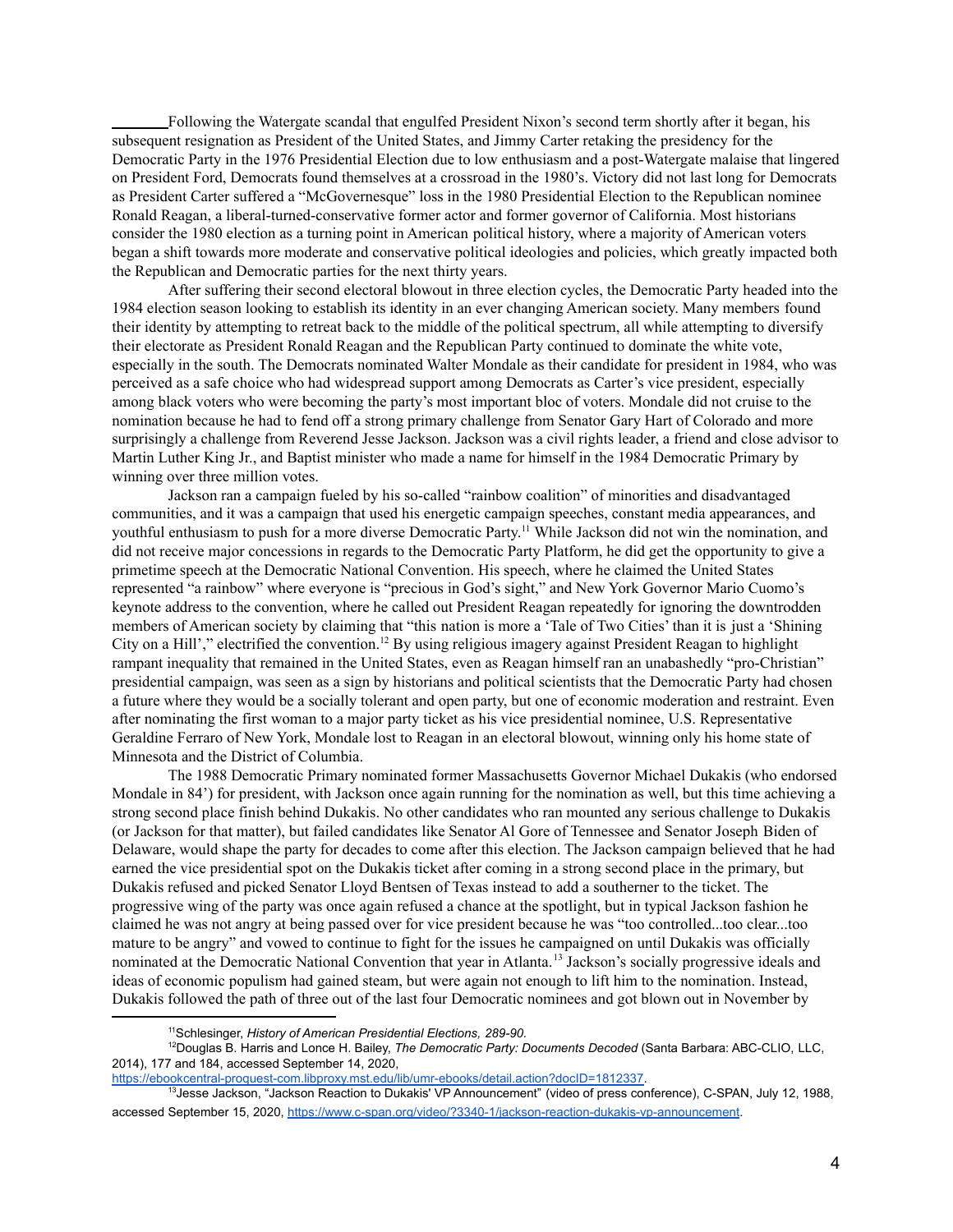George H.W. Bush, who had been Reagan's vice president for eight years. One of the more memorable moments of his campaign did not even come from him, but Bentsen with his "you're no Jack Kennedy" quip during the Vice-Presidential Debate against Senator Dan Quayle of Indiana.<sup>14</sup> Although Dukakis was painted as "too liberal" repeatedly by the Bush campaign and members of the media after his loss, his policies were not far off from the Democratic mainstream, leading many political insiders to believe that the Democratic Party needed new faces, not necessarily new policies, to represent the party on the national level.

### The "third way" and a battle for the Democratic Party's identity

That new face was the one who introduced Dukakis at the 1988 Democratic National Convention, Arkansas Governor Bill Clinton. Clinton, a young and upstart southern governor who believed his party was going too far left to remain relevant nationally, pitched a "third way."<sup>15</sup> This "third way" was a path down the middle of the American political spectrum, being tolerant and relatively open on social issues, but pro-growth, pro-free trade, and fiscally responsible on economic policies. But, as Christopher J. Georges wrote in August of 1992, just months before the presidential election between Clinton, President Bush, and independent businessman and billionaire Ross Perot, "Thirty-nine of the 49 specific proposals in his [Clinton's] National Economic Strategy are virtually identical to policies proposed in 1988 by Michael S. Dukakis."<sup>16</sup> Political scientists see Clinton's nomination as the beginning of the Democratic Party's shift towards neoliberalism and the Republican Party's shift towards more right wing conservatism, with conservatives blaming Bush's moderate stances on many social issues and his pro-trade and pro-globalist economic policies for his loss to Clinton (while ignoring the fact that Perot garnered almost nineteen percent of the popular vote, which surely undercut Bush). From then on the Democratic Party won the popular vote in every presidential election, except 2004, while nominating candidates for president that fit the "New Democrat" model that was established in 1997 based on Clinton's "third way."<sup>17</sup>

Even with the election of the first African-American president in United States history in 2008, Barack H. Obama, who ran on campaign themes of "Hope" and "Change," and excited many progressives who thought he would push the Democratic Party to the left after beating Democratic establishment favorite Senator Hillary Rodham Clinton of New York, who happened to be Bill Clinton's wife and the former First Lady and presumptive heir to his "third way" legacy; but progressives were left disappointed once again when President Obama declared himself to be "a New Democrat."<sup>18</sup> President Obama served two terms in office, all while watching the Republican Party being rapidly consumed by the Tea Party movement that formed in the 2010 midterm elections, whose ideology was rabidly anti-government and staunchly fiscally and socially conservative on almost all issues and policies. But Democrats did not follow their Republican counterparts and go off into their own political extremes on the left, instead choosing to continue the "third way," with former President Clinton even introducing President Obama at the 2012 Democratic National Convention by giving a rousing speech that helped send the Obama campaign into the November election with the momentum of a unified party.<sup>19</sup>

Finally, in 2016 progressives had their national champion in Senator Bernard "Bernie" Sanders of Vermont, who for years since being elected as Mayor of Burlington, Vermont in 1980, to the U.S. House of Representatives in 1991 as an independent, and then to the United States Senate in 2007, had been a vocal advocate for Democratic Socialist policies and had never officially associated himself with the Democratic Party until he ran for their nomination for president in 2016.<sup>20</sup> The 2016 Democratic Primary was seen by almost all political insiders to have been decided years before it had even begun, as it was widely known that Hillary Clinton, who had just served as

<sup>20</sup> What is Democratic Socialism?" Democratic Socialists of America, accessed September 15, 2020, [https://www.dsausa.org/about-us/what-is-democratic-socialism/.](https://www.dsausa.org/about-us/what-is-democratic-socialism/) [https://www.nytimes.com/2012/09/06/us/politics/clinton-delivers-stirring-plea-for-obama-second-term.html.](https://www.nytimes.com/2012/09/06/us/politics/clinton-delivers-stirring-plea-for-obama-second-term.html)

<sup>14</sup> "Senator, you're no Jack Kennedy," Wikipedia, last modified September 8, 2020, accessed September 15, 2020, https://en.wikipedia.org/wiki/Senator, you're no Jack Kennedy.

<sup>&</sup>lt;sup>15</sup>BBC News, "UK Politics: What is the Third Way?" BBC Online Network, September 27, 1999, accessed September 15, 2020, <http://news.bbc.co.uk/2/hi/458626.stm>.

<sup>16</sup>Christopher J. Georges, "The Clinton Plan, Via Dukakis," *New York Times*, August 24, 1992, accessed September 15, 2020, [https://www.nytimes.com/1992/08/24/opinion/the-clinton-plan-via-dukakis.html?searchResultPosition=1.](https://www.nytimes.com/1992/08/24/opinion/the-clinton-plan-via-dukakis.html?searchResultPosition=1)

<sup>18</sup>Carol E. Lee and Jonathan Martin, "Obama: 'I am a New Democrat'," Politico, March 10, 2009, accessed September 15, 2020, [https://www.politico.com/story/2009/03/obama-i-am-a-new-democrat-019862#ixzz3o9jykSUe.](https://www.politico.com/story/2009/03/obama-i-am-a-new-democrat-019862#ixzz3o9jykSUe) <sup>17</sup>"About Us," New Democratic Coalition, accessed September 15, 2020, <https://newdemocratcoalition.house.gov/about-us>.

<sup>19</sup>Jeff Zeleny and Mark Landler, "Clinton Delivers Impassioned Plea for Obama Second Term," *New York Times*, September 6, 2012, accessed September 15, 2020,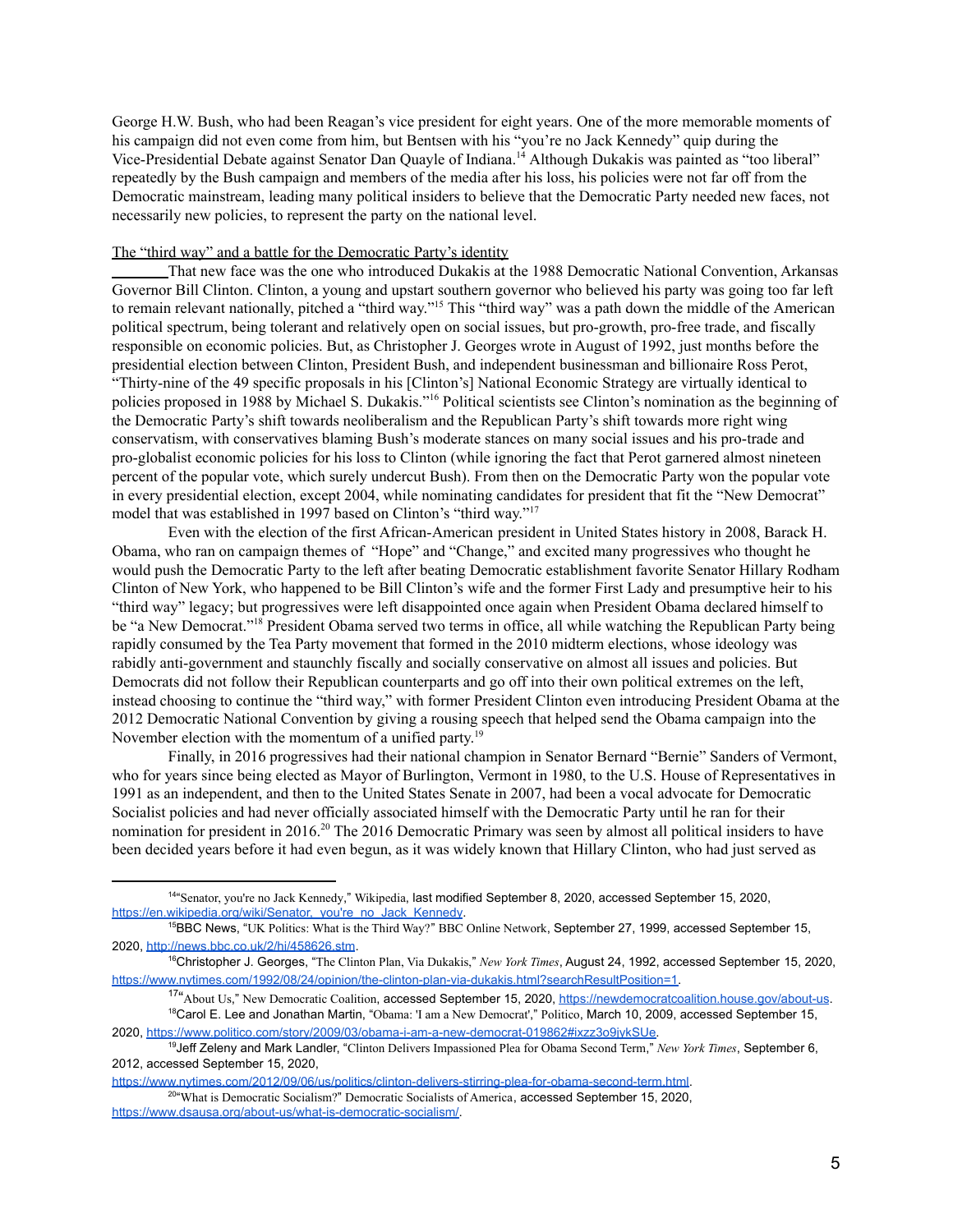President Obama's Secretary of State for four years, would run for the nomination and no notable figures from within the party had decided to challenge her. Even when Senator Sanders jumped into the race to seek the nomination as an independent, most people in the country had never heard of him before and thought nothing of his candidacy. What transpired next was a slugfest that absolutely no one in the political world saw coming, with Sanders winning twenty-three primaries and caucuses and gathering over thirteen million votes over the course of a primary that took the Clinton campaign all the way to California, the last state to cast their ballots, in order to officially clinch the nomination. Sanders ran an unabashedly left campaign that focused on progressive issues such as universal healthcare, ending many free trade agreements with other countries, making all public universities tuition free, and more policies that were far more progressive than anything McGovern ran on back in 1972.

Although he lost the primary, he pushed Clinton to the left on many issues throughout the campaign and pushed many progressive ideals and policies firmly into the mainstream. Clinton's loss in the 2016 Presidential Election to political outsider and billionaire Donald J. Trump, who ran a similarly energetic and populist campaign to clinch the Republican nomination over countless establishment figures from the party, convinced progressives that Sanders would have won the presidency if he had been the nominee. This statement was supported by a group of left-leaning activists who wrote *Autopsy: The Democratic Party in Crisis*, which was an analysis of what went wrong for the party in their disastrous 2016 election; this analysis was not sponsored by the Democratic Party, as the party refused to undertake their own autopsy like the Republican Party did in 2012 following their loss to President Obama.

*Autopsy* concluded that the Democratic Party had grown too close to their big money donors and had neglected the blue-collar workers that had once been the backbone of the party; this statement was further confirmed when Democratic Senator Charles Schumer of New York even stated publicly in July of 2016 that "For every blue-collar Democrat we lose in western Pennsylvania, we will pick up two moderate Republicans in the suburbs in Philadelphia."<sup>21</sup> The analysis further concluded that along with blue-collar workers, Democrats had taken minority voters, particularly African Americans, for granted and failed to energize and mobilize them in the months leading up to the election. This was also the case for young voters and progressives who both overwhelmingly supported Sanders in the primary but failed to show up at the polls for Clinton. To progressives, the Democratic Party had grown complacent and refused to court new voters or change their electoral strategies, and the fact that the party put more effort into courting disenfranchised Republican voters than traditional working class voters, who were so instrumental in carrying the Obama ticket in 2008 and 2012, was just another sign that the party did not intend to listen to any new ideas from the left.<sup>22</sup>

The results from the 2016 election, and the subsequent analysis of its results, had progressives mobilize like never before to elect more of themselves to Congress and to eventually win the presidency. This energy carried into the 2018 midterm elections as Democrats retook the House of Representatives and elected several openly progressive and Democratic Socialist candidates to national office, many being women of color, who were/are dubbed "The Squad" by both conservative and liberal political insiders.<sup>23</sup> Although newly elected New York Congresswoman Alexandria Ocasio-Cortez, a Democratic Socialist and a member of "The Squad," dominated political headlines along with the other openly progressive candidates who won seats to the House of Representatives in 2018, a majority of the new Democratic seats came from moderate candidates who dominated in the suburbs. For Democrats, the gains they made in the 2018 midterms followed a similar path to how the Republicans retook the House of Representatives in 2010, which relied on candidates running as a check on the incumbent president and running on healthcare. Personal animosity for President Trump fueled millions of Democratic voters to turn out for down ballot Democratic candidates in local, state, and federal races, but just as the Tea Party mobilized in 2010 in response to the Affordable Care Act, Democrats and dissatisfied Republican voters mobilized in 2018 to save the landmark healthcare law. While protecting and expanding access to healthcare was the single most important policy on the minds of Democratic voters, both progressives and moderates had very different

<sup>&</sup>lt;sup>21</sup> Jim Geraghty, "Chuck Schumer: Democrats Will Lose Blue-Collar Whites but Gain in the Suburbs," National Review, July 28, 2016, accessed October 19, 2020,

<https://www.nationalreview.com/corner/chuck-schumer-democrats-will-lose-blue-collar-whites-gain-suburbs/>.

<sup>22</sup> William Greider, "What Killed the Democratic Party?" *Nation*, November 20, 2017, accessed October 19, 2020, <http://libproxy.mst.edu/login?url=http://search.ebscohost.com/login.aspx?direct=true&db=a9h&AN=126012029&site=ehost-live>.; "The Democratic Party in Crisis," Autopsy: The Democratic Party in Crisis, October 2017, accessed October 19, 2020, [https://democraticautopsy.org/democratic-party-in-crisis/.](https://democraticautopsy.org/democratic-party-in-crisis/)

<sup>&</sup>lt;sup>23</sup> Kate Sullivan, "Here are the 4 congresswomen known as 'The Squad' targeted by Trump's racist tweets," CNN, July 16, 2019, accessed October 31, 2020, <https://www.cnn.com/2019/07/15/politics/who-are-the-squad/index.html>.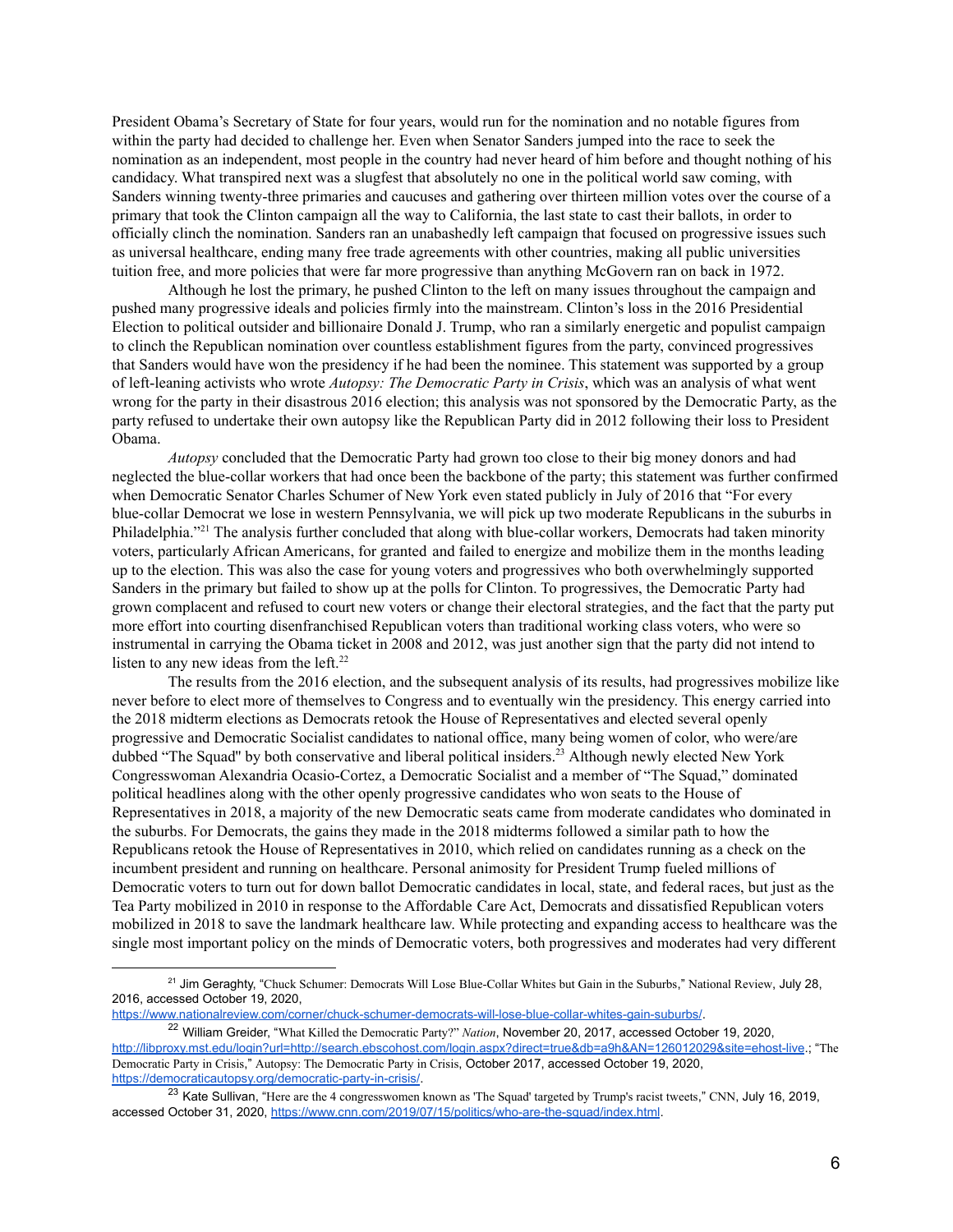ideas on how to achieve that policy. Progressives championed Medicare for All, a signature policy from Sanders' 2016 campaign, which guaranteed healthcare for all citizens; moderates insisted that protecting the Affordable Care Act from dissolution from a newly expanded Republican majority in the Senate, and then expanding its coverage opportunities for millions of Americans would suffice. With a Republican Senate and Democratic House, the current battle between these two factions over not just healthcare, but responses to climate change, taxation, and countless other policies will continue as an ideological one rather than a legislative one as no major bills from the House have a chance at becoming law in the current political climate.<sup>24</sup>

Notable progressive politicians throughout the country saw the massive gains they had made on a statewide and national scale in the midterm elections and decided to carry this newfound momentum into the 2020 Democratic Presidential Primary. Just as the 2018 midterms mirrored the Republican Tea Party revolution in 2010, resulting in massive gains for the party out of power including many ideologically extreme candidates, the 2020 Democratic Presidential Primary similarly mirrored the fractious and wide open Republican Presidential Primary in 2016. The Republicans fielded an unprecedented seventeen major candidates for the party's nomination in 2016 that resulted in a fierce battle over the party's entire identity and future; in 2020 the Democratic Party expanded on that number with twenty-nine major candidates. Riding the high of his surprisingly strong primary run in 2016 and relishing the influence that he now held over the Democratic Party, Sanders decided to run for the nomination again in 2020, but this time it was more than just one candidate who stood in his way for the nomination.<sup>25</sup> Former Vice President Joseph R. Biden entered the contest after deciding to stay out of the 2016 race, representing the moderate lane of the party and promising that "nothing would fundamentally change"<sup>26</sup> if he was elected and that he would revert the party and its policies back to the Obama era. Biden did not have the moderate lane to himself however, as he had to fight off strong challenges from the young Mayor of South Bend, Indiana, Pete Buttigieg; Minnesota Senator Amy Klobuchar; California Senator Kamala Harris; and former New York City Mayor Michael Bloomberg. Sanders did not have an easy path towards consolidating the progressive vote either, having to compete with one his closest friends in the Senate, Massachusetts Senator Elizabeth Warren, for the progressive vote. While not a Democratic Socialist like Sanders, Warren had been among the most outspoken progresive members of congress since her election to the Senate in 2012, and before that as President Obama's pick to supervise the creation of the Consumer Financial Protection Bureau in 2010.

Sanders and Warren continuously layed out detailed policy proposals that addressed almost every issue in American society through progressivism, and for a while it looked like progressives would finally be able to mount a presidential campaign with either Sanders or Warren at the helm. While Biden consistently polled as the national front runner for the nomination throughout 2019 and early 2020, strong debate performances from Sanders and Warren, to go along with both candidates raking in massive amounts of grassroots donations from individual donors (both candidates swore off of taking donations from super PAC's), put both of them within striking distance of the former vice president as the Iowa Caucus loomed in February. After winning the popular vote in Iowa, and narrowly trailing Buttigieg in pledged delegates, combined with a disappointing fourth place finish for Biden, Sanders immediately became the front-runner for the nomination. After winning the New Hampshire primary and Nevada caucus, to go along with Warren never placing higher than third in any of the races up to this point, Sanders was on track to win the nomination, but three things would ultimately block his path: an end to the non-aggression pact

<http://libproxy.mst.edu/login?url=http://search.ebscohost.com/login.aspx?direct=true&db=a9h&AN=132892401&site=ehost-live>.; John Nichols, "The AOC Effect," *Nation*, September 10, 2018, accessed October 24, 2020,

<http://libproxy.mst.edu/login?url=http://search.ebscohost.com/login.aspx?direct=true&db=a9h&AN=131269017&site=ehost-live>.; Michael Sainato, "A PROGRESSIVE TIDE: The So-Called Blue Wave Is Powered by Candidates Pulling the Democratic Party to the Left," *Progressive 82*, no. 5 (October/November 2018): 21-24, accessed October 24, 2020,

<sup>24</sup> Rachel Bitecofer, "Fear Factor," *New Republic*, March 2020, accessed October 24, 2020,

<http://libproxy.mst.edu/login?url=http://search.ebscohost.com/login.aspx?direct=true&db=a9h&AN=141536514&site=ehost-live>.; Molly Ball, "Nation Divided," *TIME Magazine*, November 19, 2018, accessed October 24, 2020,

<http://libproxy.mst.edu/login?url=http://search.ebscohost.com/login.aspx?direct=true&db=a9h&AN=132008346&site=ehost-live>.; Peter J.S. Duncan, "Political alternatives on the Western Left: Podemos, Syriza, Sanders and Corbyn," in *Socialism, Capitalism and Alternatives: Area Studies and Global Theories*, edited by Peter J.S. Duncan and Elisabeth Schimpfössl (London: UCL Press, 2019), 181-212, accessed October 24, 2020, [https://www.jstor.org/stable/j.ctvh1dx77.17.](https://www.jstor.org/stable/j.ctvh1dx77.17); Gary C. Jacobson, "Extreme Referendum: Donald Trump and the 2018 Midterm Elections," *Political Science Quarterly 134*, no. 1 (Spring 2019): 9-38, accessed October 24, 2020, <https://doi.org/10.1002/polq.12866>.

<sup>25</sup> Taegan Goddard, "Sanders Is Most Popular Senator," Taegan Goddard's Political Wire, January 16, 2020, accessed November 8, 2020, [https://politicalwire.com/2020/01/16/sanders-is-most-popular-senator/.](https://politicalwire.com/2020/01/16/sanders-is-most-popular-senator/)

<sup>26</sup> Igor Derysh, "Joe Biden to rich donors: "Nothing would fundamentally change" if he's elected," *Salon*, June 19, 2019, accessed November 8, 2020, [https://www.salon.com/2019/06/19/joe-biden-to-rich-donors-nothing-would-fundamentally-change-if-hes-elected/.](https://www.salon.com/2019/06/19/joe-biden-to-rich-donors-nothing-would-fundamentally-change-if-hes-elected/)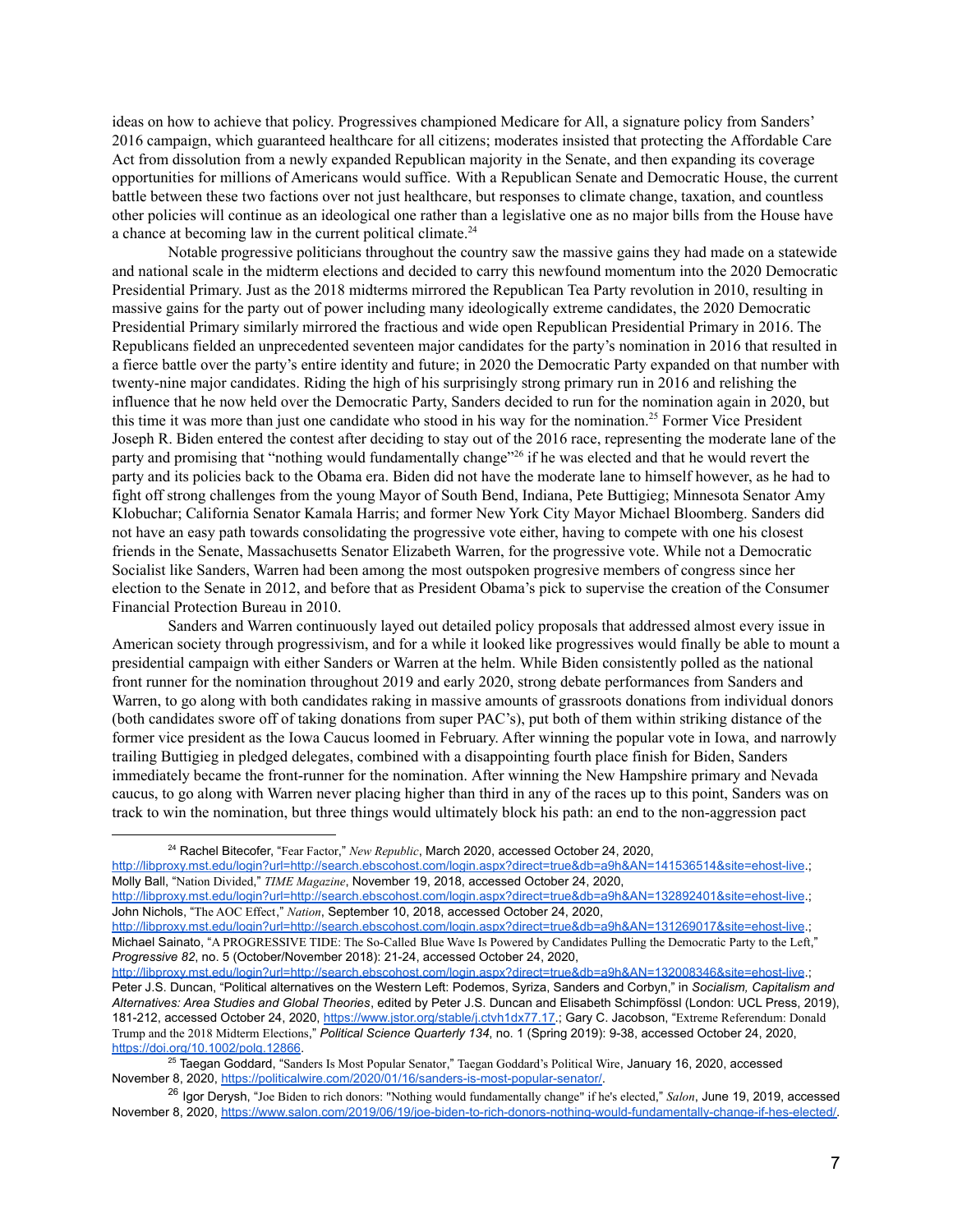between his campaign and Warren's; the African-American community overwhelmingly supporting Biden; and the rest of the moderate field of candidates giving their support to Biden after the Super Tuesday contests.

Starting shortly before the Iowa Caucus and accelerating after dismal performances in New Hampshire and Nevada, Warren had begun to attack and differentiate herself from Sanders as Super Tuesday loomed, labeling herself as someone who can actually "get real stuff done."<sup>27</sup> There had been signs for months that this makeshift non-aggression pact was nearing its expiration, with Sanders campaign staffers told to trash Warren when talking with voters, to Warren claiming that Sanders had told her in a closed door meeting that a woman could not win the presidency, but the moment that Warren began to publicly attack Sanders the progressive voting base became fractured beyond repair.<sup>28</sup> Sanders' campaign suffered another hit when Biden received the endorsement of Democratic Representative Jim Clyburn from South Carolina, long known as the kingmaker of Democratic politics in the state, just days before the state's crucial primary. Biden won the state handedly and gave his campaign a much needed boost going into Super Tuesday. Biden was easily winning the African-American vote in the polls going into South Carolina but didn't receive any initial gains from this key voting bloc due to the first three voting states having African-American voters make up less than ten percent of the total voting population. With countless states coming up on Super Tuesday with large percentages of African-American voters, combined with newfound momentum from his first win of the primary season, Biden went on to win ten of the fourteen states who cast their ballots on Super Tuesday.

Immediately following Biden's strong showing on Super Tuesday Buttigieg, Bloomberg, Klobuchar, and other candidates who had previously dropped out of the race endorsed Biden; this was combined with Warren dropping out of the race shortly after and refusing to endorse either Biden or Sanders, which was seen as a stinging blow to Sanders. Biden proceeded to rout Sanders throughout the next month of contests, including in Michigan where Sanders had stunned Secretary Clinton in 2016 by winning the contest against all odds, until the Vermont senator bowed out of the primary in early April. With Sanders' exit from the primary, the path was clear for Biden to clinch the nomination, which he officially did at the Democratic National Convention on August 20, 2020. Biden chose his former competitor, Senator Kamala Harris, as his running mate for the general election against President Trump who was renominated as the Republican's nominee for president.

Just as Sanders had done in 2016, him and Warren had pushed the Biden ticket further to the left compared to where the former vice-president had started at the onset of the primary. Even before effectively clinching the nomination, Biden had endorsed key policies from both Warren and Sanders, providing an olive branch to the millions of progressive supporters of the two candidates and assuring them that he would not leave them behind if he won the presidency.<sup>29</sup> Nonetheless, progressives had once again failed to win the Democratic nomination and with it the presidency.

During the general election campaign Biden spoke to Wisconsin voters who were concerned about his tax proposals and whether he was in favor of socialism, to which he replied that he "beat the socialist...I am not a socialist."<sup>30</sup> Even as the Biden/Harris ticket championed many progressive policy proposals that the the former vice-president adopted from his former rivals, it was clear to all that he had to distance himself from Sanders while on the campaign trail to further avoid catching the "radical socialist" label that was being thrown at him from

<sup>&</sup>lt;sup>27</sup> Gregory Krieg, "Elizabeth Warren's quiet campaign against Bernie Sanders," CNN, February 21, 2020, accessed November 8, 2020, <https://www.cnn.com/2020/02/21/politics/elizabeth-warren-bernie-sanders-new-attacks/index.html>.

<sup>28</sup> Astead W. Herndon and Jonathan Martin, "Warren Says Sanders Told Her a Woman Could Not Win the Presidency," *New York Times*, January 17, 2020, accessed November 8, 2020,

<https://www.nytimes.com/2020/01/13/us/politics/bernie-sanders-elizabeth-warren-woman-president.html>.; Julia Manchester, "Warren attacks Bernie at debate, says his team 'trashed' her," The Hill, February 25, 2020, accessed November 8, 2020,

<https://thehill.com/homenews/campaign/484636-warren-attacks-bernie-at-debate-says-his-team-trashed-her>.; Ledyard King, Rebecca Morin and Groppe Maureen, "Elizabeth Warren's exit doesn't mean Bernie Sanders gets her progressive supporters, experts say," *USA TODAY*, March 5, 2020, accessed November 8, 2020,

[https://www.usatoday.com/story/news/politics/elections/2020/03/05/elizabeth-warrens-exit-does-help-campaign-sanders-biden/4963](https://www.usatoday.com/story/news/politics/elections/2020/03/05/elizabeth-warrens-exit-does-help-campaign-sanders-biden/4963378002/) [378002/.](https://www.usatoday.com/story/news/politics/elections/2020/03/05/elizabeth-warrens-exit-does-help-campaign-sanders-biden/4963378002/)

<sup>29</sup> Igor Bobic, "Joe Biden Endorses Warren And Sanders Plans Ahead Of Democratic Debate," Huffington Post, March 15, 2020, accessed November 8, 2020,

https://www.huffpost.com/entry/biden-sanders-warren-plans-debate\_n\_5e6e8a0ec5b6747ef11f553e?guccounter=1&quce\_referrer=a [HR0cHM6Ly93d3cuYmluZy5jb20v&guce\\_referrer\\_sig=AQAAAKs3JgeoaZ4IdRZcCozyLcRmZKYEcYuvZg0ut8p6SmXIclutUUXYA8K](https://www.huffpost.com/entry/biden-sanders-warren-plans-debate_n_5e6e8a0ec5b6747ef11f553e?guccounter=1&guce_referrer=aHR0cHM6Ly93d3cuYmluZy5jb20v&guce_referrer_sig=AQAAAKs3JgeoaZ4IdRZcCozyLcRmZKYEcYuvZg0ut8p6SmXIclutUUXYA8KhjsP52xgq7Hx-Z94UgqUeCUE2PVYct_lSNLWuzKFQLj_6U8tmE-7w5UkAajN47op5IHlqWFszB5Q1E-7nd6tYofv4g-K7kk_GIzZA7llkEguZZsN5q4hG) hjsP52xgq7Hx-Z94UgqUeCUE2PVYct\_ISNLWuzKFQLj\_6U8tmE-7w5UkAajN47op5IHlqWFszB5Q1E-7nd6tYofv4g-K7kk\_GIzZA7llk [EguZZsN5q4hG.](https://www.huffpost.com/entry/biden-sanders-warren-plans-debate_n_5e6e8a0ec5b6747ef11f553e?guccounter=1&guce_referrer=aHR0cHM6Ly93d3cuYmluZy5jb20v&guce_referrer_sig=AQAAAKs3JgeoaZ4IdRZcCozyLcRmZKYEcYuvZg0ut8p6SmXIclutUUXYA8KhjsP52xgq7Hx-Z94UgqUeCUE2PVYct_lSNLWuzKFQLj_6U8tmE-7w5UkAajN47op5IHlqWFszB5Q1E-7nd6tYofv4g-K7kk_GIzZA7llkEguZZsN5q4hG)

 $30$  Sam Dorman, "Joe Biden blasts Bernie in pitch to Wisconsin voters: 'I beat the socialist'," Fox News, September 22, 2020, accessed November 8, 2020, <https://www.foxnews.com/politics/biden-bernie-sanders-beat-the-socialist>.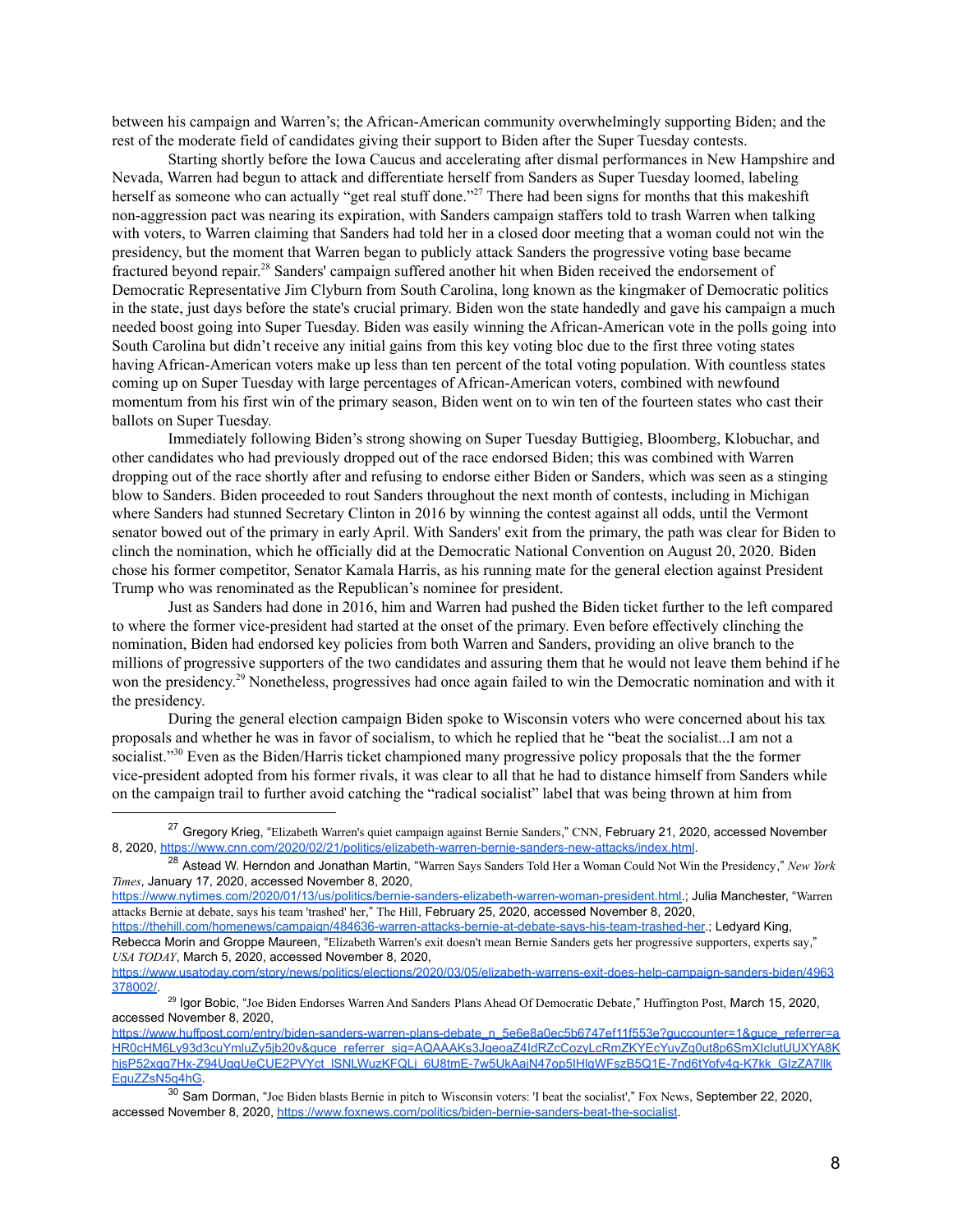President Trump and the Republican Party. This uneasy alliance between progressives, moderate Democrats, independents, and disaffected Republicans held for Biden heading into election day however, with himself and Senator Harris being declared victors from most news agencies on November 7th, 2020 after days of waiting due to record voter turnout and over one-hundred million votes being cast ahead of election day, most by mail.<sup>31</sup> But while President Biden took back the White House for Democrats, the Democratic Party as a whole massively underperformed expectations regarding retaking the Senate and either holding or even expanding their majority in the House, which has already led to finger pointing between progressives and the moderate Democratic establishment.

The party managed to barely reclaim control of the Senate via a tie-breaking vote from Vice President Harris after achieving a net pickup of only one senate seat on election day and two seats in the Georgia runoff elections on January 20th, even after there were several vulnerable incumbent Republicans in crucial swing states that were ripe for defeat. For the House, Democrats lost fifteen seats, for a net loss of twelve seats (they flipped three themselves); many of these Republican pickups came from newly elected Democrats in swing districts that President Trump won in 2016, Democrats took back in 2018, then were reclaimed by the president in 2020 when he was once again back on the ballot. The ideological debates and conflicts that had been occurring within the Democratic Party since the new wave of progressives were elected in 2018, but had been quietly pushed aside during the 2020 election cycle for the sake of party unity, immediately roared to life just days after election day. Newly reelected Representative Abigail Spanberger from Virginia, a moderate, blasted the Democratic Party's election strategy, saying on a conference call with other party members that the election had been "a failure" while blaming progressives for so many moderate Democrats losing their seats. She specifically targeted progressives' attachment to the Black Lives Matter movement, their embrace of Democratic Socialism, and other left wing policy proposals as reasons that the Republicans were able to tie these "radical" proposals to moderates in conservative districts that President Trump carried in 2016 and again in 2020.<sup>32</sup> This view was challenged by Representative Ocasio-Cortez, who was also reelected, who blamed the party's lack of enthusiasm, lack of new and bold ideas to sell to the American people, and these ousted representatives' failure to invest in online advertising and other modern avenues of campaigning for their loss. She also added that if the incoming Biden Administration ignored progressive voters, and if the Democratic Party continued to attack progressive members of congress either privately or publicly, then the party would continue to lose elections and risk permanently fracturing the broad coalition that delivered Democrats the House in 2018 and the White House in 2020.<sup>33</sup>

The 2020 election cycle, from the beginning of the Democratic Presidential Primary to the last congressional and senate races, has given the Democratic Party a muddled picture of its future. It is undeniable that even as a moderate Democrat himself, Joe Biden ran on "the most progressive platform of any Democratic nominee in the modern history of the party" according to Waleed Shahid, communications director for Justice Democrats.<sup>34</sup> Yet even after Biden's strong win in the presidential race, winning the same amount of electoral college votes as President Trump in 2016 (three-hundred and six), down ballot Democrats failed to keep up with the top of the ticket.

As I previously mentioned, most of these incumbent House members and several candidates for the Senate lost their seats or races in states that Biden won. This can be attributed to moderate Republican voters and right-leaning independents deciding to vote for Biden, yet deciding to remain conservative for the rest of their ticket. This is combined with the fact that every member of the House who supported Medicare for All, arguably the keystone policy of progressives throughout the country, won reelection, whereas many moderate Democrats who refused to endorse the policy lost their reelection bids, with many of them being freshmen representatives in swing districts.<sup>35</sup> So do progressives need the Democratic Party for its national electoral infrastructure, using it to broadcast

<sup>&</sup>lt;sup>31</sup>Josh Boak and Hannah Fingerhut, "How did Joe Biden do it? Examine the wide coalition that powered victory," Billings Gazette, November 7, 2020, accessed November 8, 2020,

[https://billingsgazette.com/news/national/govt-and-politics/how-did-joe-biden-do-it-examine-the-wide-coalition-that-powered-victory/a](https://billingsgazette.com/news/national/govt-and-politics/how-did-joe-biden-do-it-examine-the-wide-coalition-that-powered-victory/article_9dbca3d0-c8c2-5aae-849b-2b19761a5fd9.html) [rticle\\_9dbca3d0-c8c2-5aae-849b-2b19761a5fd9.html.](https://billingsgazette.com/news/national/govt-and-politics/how-did-joe-biden-do-it-examine-the-wide-coalition-that-powered-victory/article_9dbca3d0-c8c2-5aae-849b-2b19761a5fd9.html)

<sup>32</sup> "Spanberger criticizes Democrats' strategy in caucus call," *Washington Post*, November 5, 2020, accessed November 8, 2020, [https://www.washingtonpost.com/video/politics/spanberger-criticizes-democrats-strategy-in-caucus-call/2020/11/05/6ec2b368-258a-](https://www.washingtonpost.com/video/politics/spanberger-criticizes-democrats-strategy-in-caucus-call/2020/11/05/6ec2b368-258a-4061-9738-d83ee8971c3c_video.html?itid=lk_inline_manual_7)[4061-9738-d83ee8971c3c\\_video.html?itid=lk\\_inline\\_manual\\_7.](https://www.washingtonpost.com/video/politics/spanberger-criticizes-democrats-strategy-in-caucus-call/2020/11/05/6ec2b368-258a-4061-9738-d83ee8971c3c_video.html?itid=lk_inline_manual_7)

<sup>33</sup> Astead W. Herndon, "Alexandria Ocasio-Cortez on Biden's Win, House Losses, and What's Next for the Left," *New York Times*, November 7, 2020, accessed November 8, 2020, [https://www.nytimes.com/2020/11/07/us/politics/aoc-biden-progressives.html.](https://www.nytimes.com/2020/11/07/us/politics/aoc-biden-progressives.html)

<sup>34</sup> Peter Beinart, "Biden Goes Big Without Sounding Like It," Atlantic, August 3, 2020, accessed November 9, 2020, [https://www.theatlantic.com/ideas/archive/2020/08/joe-bidens-big-bold-and-very-quiet-agenda/614878/.](https://www.theatlantic.com/ideas/archive/2020/08/joe-bidens-big-bold-and-very-quiet-agenda/614878/)

<sup>&</sup>lt;sup>35</sup> Jon Queally, "Every. Single. One.': Ocasio-Cortez Notes Every Democrat Who Backed Medicare for All Won Reelection in 2020," Common Dreams, November 7, 2020, accessed November 9, 2020,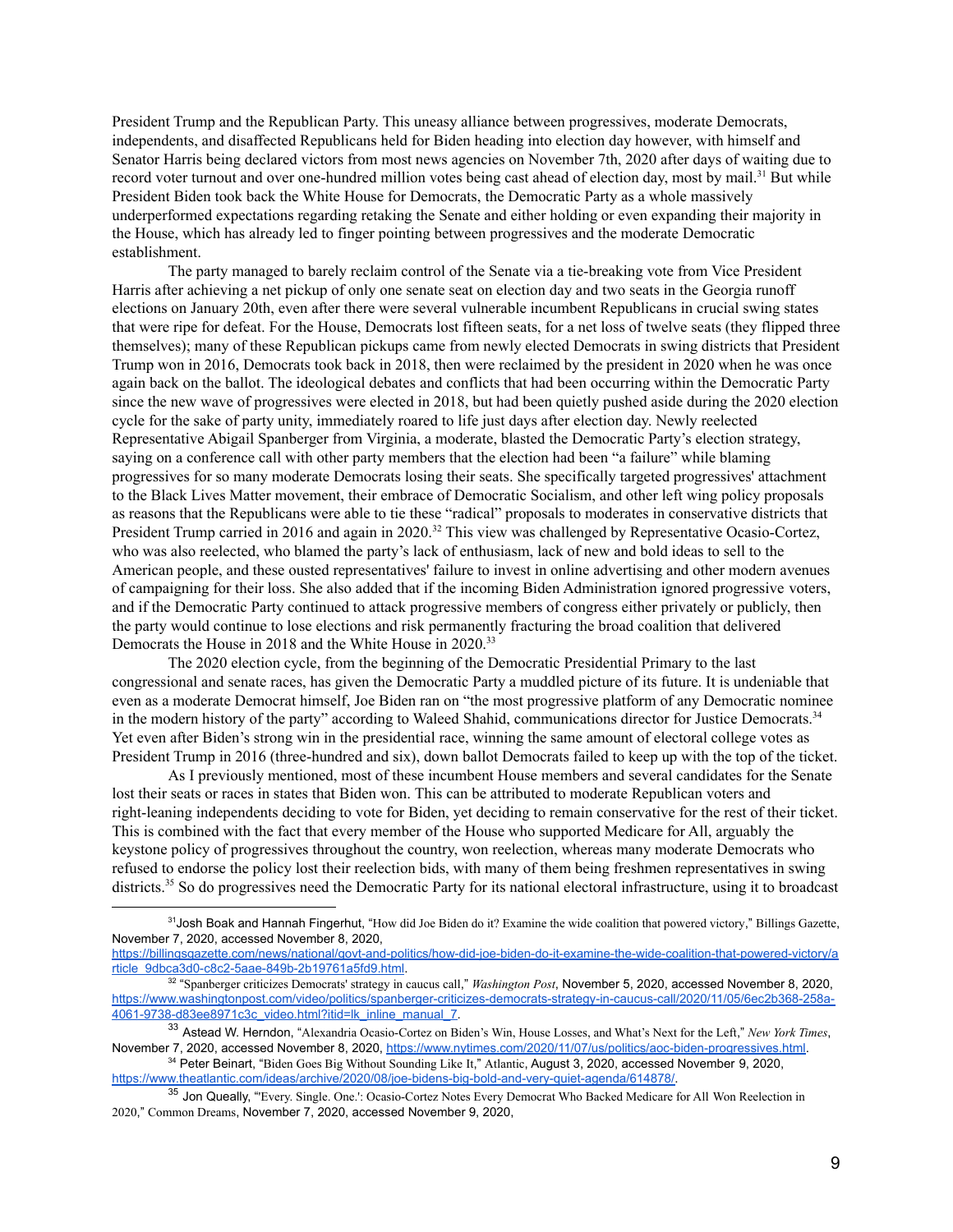their vision to America in the hope that the movement continues to catch fire and grow, or does this latest failure by Democratic leadership to gain control of the upper chamber and hold their strong lead in the lower prove that they need an influx of new progressive ideas and diversity?

At the moment, that's an impossible question to answer due to the obvious fact that President Trump was an incumbent president like no other; one that was so universally polarizing throughout the entire political spectrum that millions of conservatives and right-leaning independents decided to vote for a divided government over giving President Trump a second term and full control of congress once again. Biden's win should not be seen as a win for moderation and centrism, nor should this election be seen as a mandate for the Democratic Party to govern with no resistance; this election was a temporary political reset for the nation. Sanders and Warren may have pushed the Democratic Party further to the left once again, but they could not win the primary, showing the nation that the party was willing to compromise with progressives on certain policies but would refuse to tear down the entire system and start from scratch. Progressives have gotten closer and closer to reaching the pinnacle of power in the United States, and with a reeling Republican Party that now has to determine what its identity will be in a post-Trump age, along with a Democratic Party that has once again failed to gain a mandate from the American people to govern unopposed, the next two election cycles will be key to determining whether their bold vision for America is here to stay or if it was just a fluke born from levels of populism and energy never before seen in modern American politics. 36

After analyzing progressive history in American politics from 1972 to today, I can say that American society is once again at a crossroads, and the 2020 election results prove it. Americans voted out arguably the most polarizing president in modern American history, who increased his vote total compared to his first election (first time that has ever happened in a losing bid), for a third way Democrat, yet refused to give him a strong mandate to govern by voting to reelect countless Republicans who promised to challenge the incoming president every step of the way. The awakening of populism and hyper-partisanship in the 2016 elections, that impacted both progressives and conservatives equally, ensure that no party or movement will ever truly have total control over government again. In prior election cycles one party would sweep an election and have the tendency to remain in power for multiple election cycles in a row, and then the power dynamic would flip to the other and follow the same pattern, but that pattern has been shattered. Populist progressives have more influence over Democratic leadership than ever before, while the Republican Party seemingly has an obligation to continue the policies and rhetoric of former President Trump or face his wrath in their future reelection bids. No longer will vast swaths of undecided voters be persuaded to change their previous voting tendencies and vote for the other party, now most of American society has already made up their minds on who to vote for in the next election cycle; so the new political strategy for both progressives, conservatives, and moderate voters from either party is to mobilize as many voters from their own base as possible. Former President Trump did not lose reelection because undecided voters chose Biden over him, he lost because his own base was out mobilized by the Democratic base and its coalition of progressives and moderates. Vast swaths of American society have chosen to forgo communicating with the other side of the political aisle, instead preferring to make sure that their own aisle has more voters than the other on election day. Progressives in Congress will have to decide whether it's worth working with the moderates on the other side of the aisle in their own party, or if their better off achieving their long standing policy goals by following the rest of American society and just voting out the rest of the moderates in the party by mobilizing their own voters in future primary elections, which may just spell the end of political cooperation and bipartisanship in American politics for the near future.

[https://www.commondreams.org/news/2020/11/07/every-single-one-ocasio-cortez-notes-every-democrat-who-backed-medicare-all](https://www.commondreams.org/news/2020/11/07/every-single-one-ocasio-cortez-notes-every-democrat-who-backed-medicare-all-won)[won.](https://www.commondreams.org/news/2020/11/07/every-single-one-ocasio-cortez-notes-every-democrat-who-backed-medicare-all-won)

<sup>&</sup>lt;sup>36</sup> Peter Suderman, "Joe Biden Won the Democratic Primary. But Bernie Sanders Won the Party." Reason, June 2020, accessed November 7, 2020,

<http://libproxy.mst.edu/login?url=http://search.ebscohost.com/login.aspx?direct=true&db=a9h&AN=142789111&site=ehost-live>.; Sam Pizzigati, "How Much Is Too Much?" Nation, December 2, 2020, accessed November 7, 2020,

<http://libproxy.mst.edu/login?url=http://search.ebscohost.com/login.aspx?direct=true&db=a9h&AN=139659398&site=ehost-live>.; Jim Tankersley and Thomas Kaplan, "One Guaranteed Winner in the Democratic Primary: Plans to Tax the Rich," *New York Times*, February 23, 2020, accessed November 7, 2020,

[https://www.nytimes.com/2020/02/22/us/politics/democratic-wealth-tax-plans.html?searchResultPosition=1.](https://www.nytimes.com/2020/02/22/us/politics/democratic-wealth-tax-plans.html?searchResultPosition=1); Lisa Lerer, "Obama Says Average American Doesn't Want to 'Tear Down System'," *New York Times*, May 5, 2020, accessed November 7, 2020, [https://www.nytimes.com/2019/11/15/us/politics/barack-obama-2020-dems.html?searchResultPosition=1.](https://www.nytimes.com/2019/11/15/us/politics/barack-obama-2020-dems.html?searchResultPosition=1)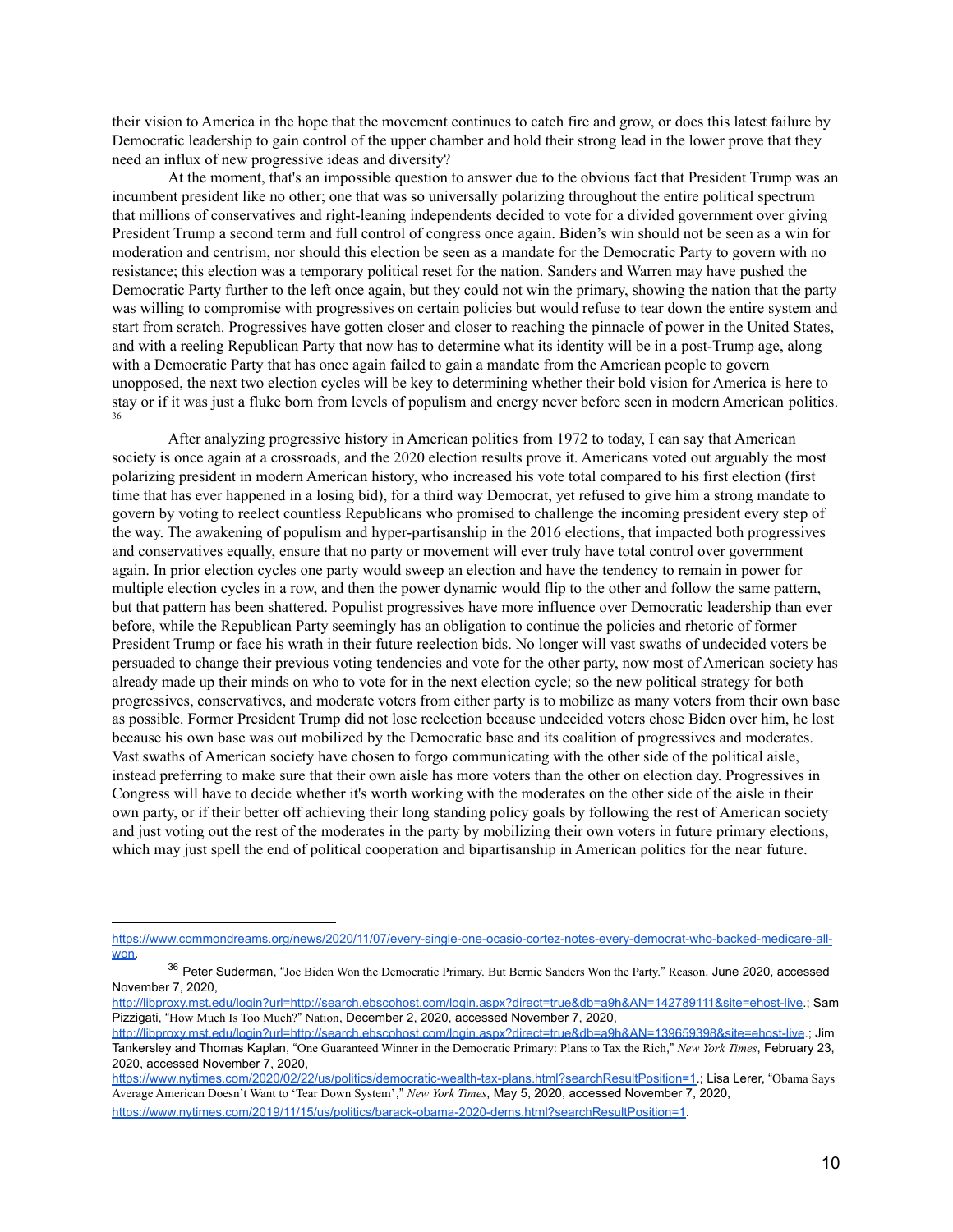#### **Acknowledgments**

This paper is a modified version of my senior thesis, which I wrote in the Fall of 2020, with my graduation occurring in the Spring of 2021. The advisor for my thesis, and this paper as well, was Dr. Petra Dewitt from the Department of History and Political Science at Missouri S&T. Once I decided that I wanted to write about the history of the modern progressive movement, she helped me narrow down the potential subtopics that I could focus my thesis on within the realm of the modern progressive movement, while also meeting with me routinely and keeping me on track and answering any questions that I had throughout the writing and research process. I have taken several courses with Dr. Dewitt throughout my four years at S&T, including the course in historiography that she teaches, which really helped me become a proper historian by teaching me how to conduct research, how to write properly, and how to cite sources like a historian. Dr. Dewitt has arguably been the most influential professor throughout my entire college career, and this paper could not have been written or even imagined in the first place without all of her help and guidance throughout the years.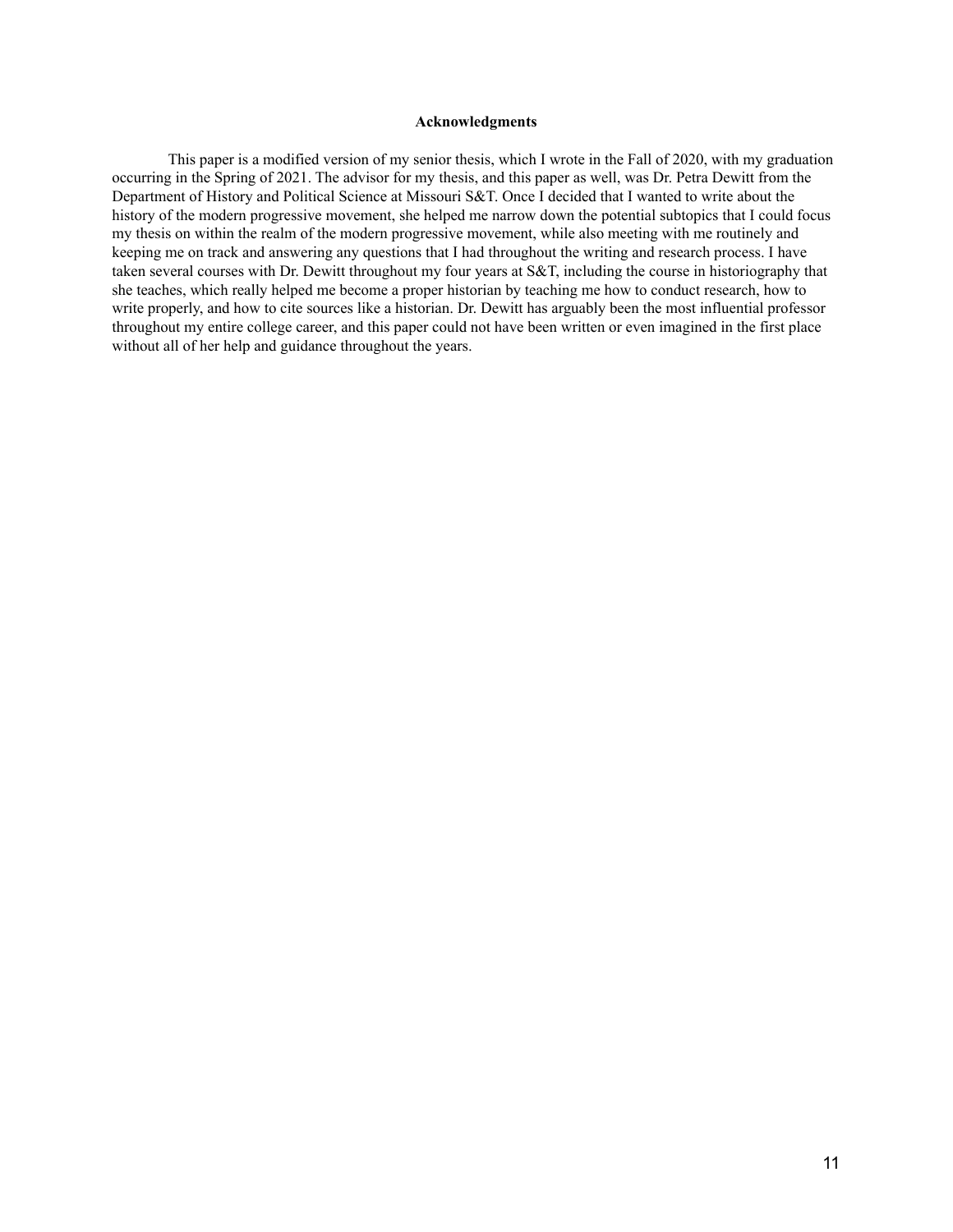References

Newspapers and Magazines

*Atlantic.* 2014, 2018, 2020.

*Billings Gazette*. 2020.

*Nation*. 2017, 2018, 2020.

*New Republic*. 2020.

*New York Times*. 1992, 2012, 2020.

*Reason*. 2020.

*Salon. 2019.*

*The Week*. 2015.

*TIME Magazine*. 2018.

*USA TODAY*. 2020.

*Washington Post*. 2020.

#### Secondary Sources

- Duncan, Peter J.S. "Political alternatives on the Western Left: Podemos, Syriza, Sanders and Corbyn." In *Socialism, Capitalism and Alternatives: Area Studies and Global Theories*, edited by Peter J.S. Duncan and Elisabeth Schimpfössl, 181-212. London: UCL Press, 2019. Accessed on October 24, 2020. [https://www.jstor.org/stable/j.ctvh1dx77.17.](https://www.jstor.org/stable/j.ctvh1dx77.17)
- Glasser, Joshua M. *The Eighteen-Day Running Mate : McGovern, Eagleton, and a Campaign in Crisis*. Connecticut: Yale University Press, 2012. Accessed on September 7, 2020. [https://ebookcentral-proquest-com.libproxy.mst.edu/lib/umr-ebooks/reader.action?docID=3420890](https://ebookcentral-proquest-com.libproxy.mst.edu/lib/umr-ebooks/reader.action?docID=3420890&ppg=14) [&ppg=14](https://ebookcentral-proquest-com.libproxy.mst.edu/lib/umr-ebooks/reader.action?docID=3420890&ppg=14).
- Harris, Douglas B. and Bailey, Lonce H. *The Democratic Party: Documents Decoded*. Santa Barbara: ABC-CLIO, LLC, 2014. Accessed September 14, 2020. <https://ebookcentral-proquest-com.libproxy.mst.edu/lib/umr-ebooks/detail.action?docID=1812337>.
- Jacobson, Gary C. "Extreme Referendum: Donald Trump and the 2018 Midterm Elections." *Political Science Quarterly 134*, no. 1 (Spring 2019): 9-38. Accessed on October 24, 2020. [https://doi.org/10.1002/polq.12866.](https://doi.org/10.1002/polq.12866)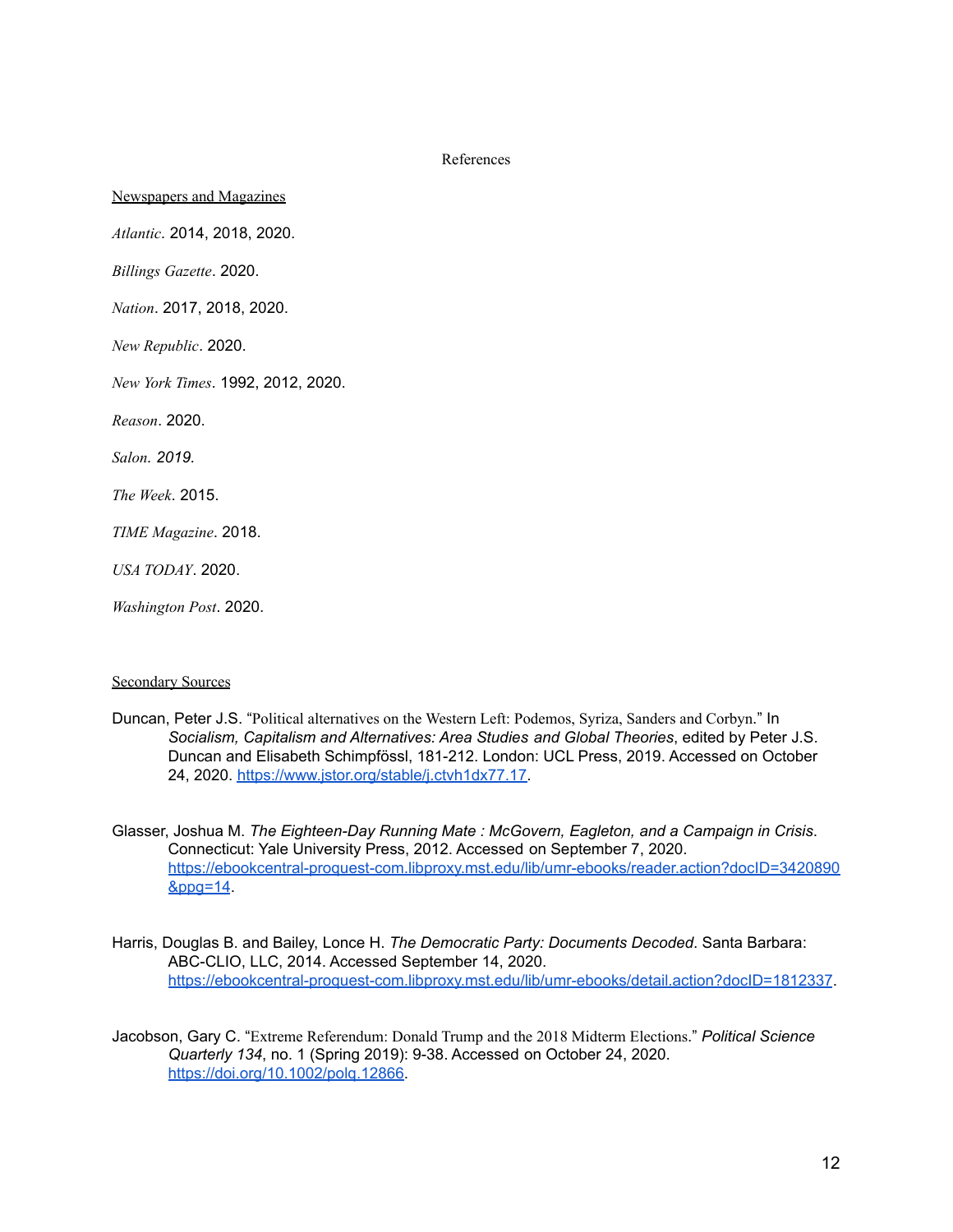LeMieux, Wayne. *The Democrats' New Path*. Charleston: BookSurge Publishing, 2006.

Leuchtenburg, William E. "Progressivism and Imperialism: The Progressive Movement and American Foreign Policy, 1898-1916." *Mississippi Valley Historical Review 39*, no. 3 (December 1952): 500-501. Accessed on September 1, 2020. <https://www-jstor-org.libproxy.mst.edu/stable/1895006>.

Rae, Nicol C. *Southern Democrats*. Oxford: Oxford University Press, 1994

- Sainato, Michael. "A PROGRESSIVE TIDE: The So-Called Blue Wave Is Powered by Candidates Pulling the Democratic Party to the Left." *Progressive 82*, no. 5 (October/November 2018): 21-24. Accessed on October 24, 2020. [http://libproxy.mst.edu/login?url=http://search.ebscohost.com/login.aspx?direct=true&db=a9h&AN](http://libproxy.mst.edu/login?url=http://search.ebscohost.com/login.aspx?direct=true&db=a9h&AN=132008346&site=ehost-live) [=132008346&site=ehost-live.](http://libproxy.mst.edu/login?url=http://search.ebscohost.com/login.aspx?direct=true&db=a9h&AN=132008346&site=ehost-live)
- Schlesinger, jr. Arthur M. *History of American Presidential Elections: 1789-1984*. Edited by Fred L. Israel. Supplemental, *1972-1984*, edited by Albert Schweitzer. New York: Chelsea House Publishers, 1986.

## **Websites**

- BBC News. "UK Politics: What is the Third Way?" *BBC Online Network*. September 27, 1999 Accessed on September 15, 2020. [http://news.bbc.co.uk/2/hi/458626.stm.](http://news.bbc.co.uk/2/hi/458626.stm)
- Bobic, Igor. "Joe Biden Endorses Warren And Sanders Plans Ahead Of Democratic Debate." *Huffington Post*. March 15, 2020. Accessed on November 8, 2020. [https://www.huffpost.com/entry/biden-sanders-warren-plans-debate\\_n\\_5e6e8a0ec5b6747ef11f55](https://www.huffpost.com/entry/biden-sanders-warren-plans-debate_n_5e6e8a0ec5b6747ef11f553e?guccounter=1&guce_referrer=aHR0cHM6Ly93d3cuYmluZy5jb20v&guce_referrer_sig=AQAAAKs3JgeoaZ4IdRZcCozyLcRmZKYEcYuvZg0ut8p6SmXIclutUUXYA8KhjsP52xgq7Hx-Z94UgqUeCUE2PVYct_lSNLWuzKFQLj_6U8tmE-7w5UkAajN47op5IHlqWFszB5Q1E-7nd6tYofv4g-K7kk_GIzZA7llkEguZZsN5q4hG) [3e?guccounter=1&guce\\_referrer=aHR0cHM6Ly93d3cuYmluZy5jb20v&guce\\_referrer\\_sig=AQAA](https://www.huffpost.com/entry/biden-sanders-warren-plans-debate_n_5e6e8a0ec5b6747ef11f553e?guccounter=1&guce_referrer=aHR0cHM6Ly93d3cuYmluZy5jb20v&guce_referrer_sig=AQAAAKs3JgeoaZ4IdRZcCozyLcRmZKYEcYuvZg0ut8p6SmXIclutUUXYA8KhjsP52xgq7Hx-Z94UgqUeCUE2PVYct_lSNLWuzKFQLj_6U8tmE-7w5UkAajN47op5IHlqWFszB5Q1E-7nd6tYofv4g-K7kk_GIzZA7llkEguZZsN5q4hG) [AKs3JgeoaZ4IdRZcCozyLcRmZKYEcYuvZg0ut8p6SmXIclutUUXYA8KhjsP52xgq7Hx-Z94UgqUe](https://www.huffpost.com/entry/biden-sanders-warren-plans-debate_n_5e6e8a0ec5b6747ef11f553e?guccounter=1&guce_referrer=aHR0cHM6Ly93d3cuYmluZy5jb20v&guce_referrer_sig=AQAAAKs3JgeoaZ4IdRZcCozyLcRmZKYEcYuvZg0ut8p6SmXIclutUUXYA8KhjsP52xgq7Hx-Z94UgqUeCUE2PVYct_lSNLWuzKFQLj_6U8tmE-7w5UkAajN47op5IHlqWFszB5Q1E-7nd6tYofv4g-K7kk_GIzZA7llkEguZZsN5q4hG) [CUE2PVYct\\_lSNLWuzKFQLj\\_6U8tmE-7w5UkAajN47op5IHlqWFszB5Q1E-7nd6tYofv4g-K7kk\\_GI](https://www.huffpost.com/entry/biden-sanders-warren-plans-debate_n_5e6e8a0ec5b6747ef11f553e?guccounter=1&guce_referrer=aHR0cHM6Ly93d3cuYmluZy5jb20v&guce_referrer_sig=AQAAAKs3JgeoaZ4IdRZcCozyLcRmZKYEcYuvZg0ut8p6SmXIclutUUXYA8KhjsP52xgq7Hx-Z94UgqUeCUE2PVYct_lSNLWuzKFQLj_6U8tmE-7w5UkAajN47op5IHlqWFszB5Q1E-7nd6tYofv4g-K7kk_GIzZA7llkEguZZsN5q4hG) [zZA7llkEguZZsN5q4hG.](https://www.huffpost.com/entry/biden-sanders-warren-plans-debate_n_5e6e8a0ec5b6747ef11f553e?guccounter=1&guce_referrer=aHR0cHM6Ly93d3cuYmluZy5jb20v&guce_referrer_sig=AQAAAKs3JgeoaZ4IdRZcCozyLcRmZKYEcYuvZg0ut8p6SmXIclutUUXYA8KhjsP52xgq7Hx-Z94UgqUeCUE2PVYct_lSNLWuzKFQLj_6U8tmE-7w5UkAajN47op5IHlqWFszB5Q1E-7nd6tYofv4g-K7kk_GIzZA7llkEguZZsN5q4hG)
- Dorman, Sam. "Joe Biden blasts Bernie in pitch to Wisconsin voters: 'I beat the socialist'." *Fox News*. September 22, 2020. Accessed on November 8, 2020. [https://www.foxnews.com/politics/biden-bernie-sanders-beat-the-socialist.](https://www.foxnews.com/politics/biden-bernie-sanders-beat-the-socialist)
- Geraghty, Jim. "Chuck Schumer: Democrats Will Lose Blue-Collar Whites but Gain in the Suburbs." *National Review*. July 28, 2016. Accessed on October 19, 2020. [https://www.nationalreview.com/corner/chuck-schumer-democrats-will-lose-blue-collar-whites-gai](https://www.nationalreview.com/corner/chuck-schumer-democrats-will-lose-blue-collar-whites-gain-suburbs/) [n-suburbs/](https://www.nationalreview.com/corner/chuck-schumer-democrats-will-lose-blue-collar-whites-gain-suburbs/).
- Goddard, Taegan. "Sanders Is Most Popular Senator." *Taegan Goddard's Political Wire*. January 16, 2020. Accessed on November 8, 2020. <https://politicalwire.com/2020/01/16/sanders-is-most-popular-senator/>.